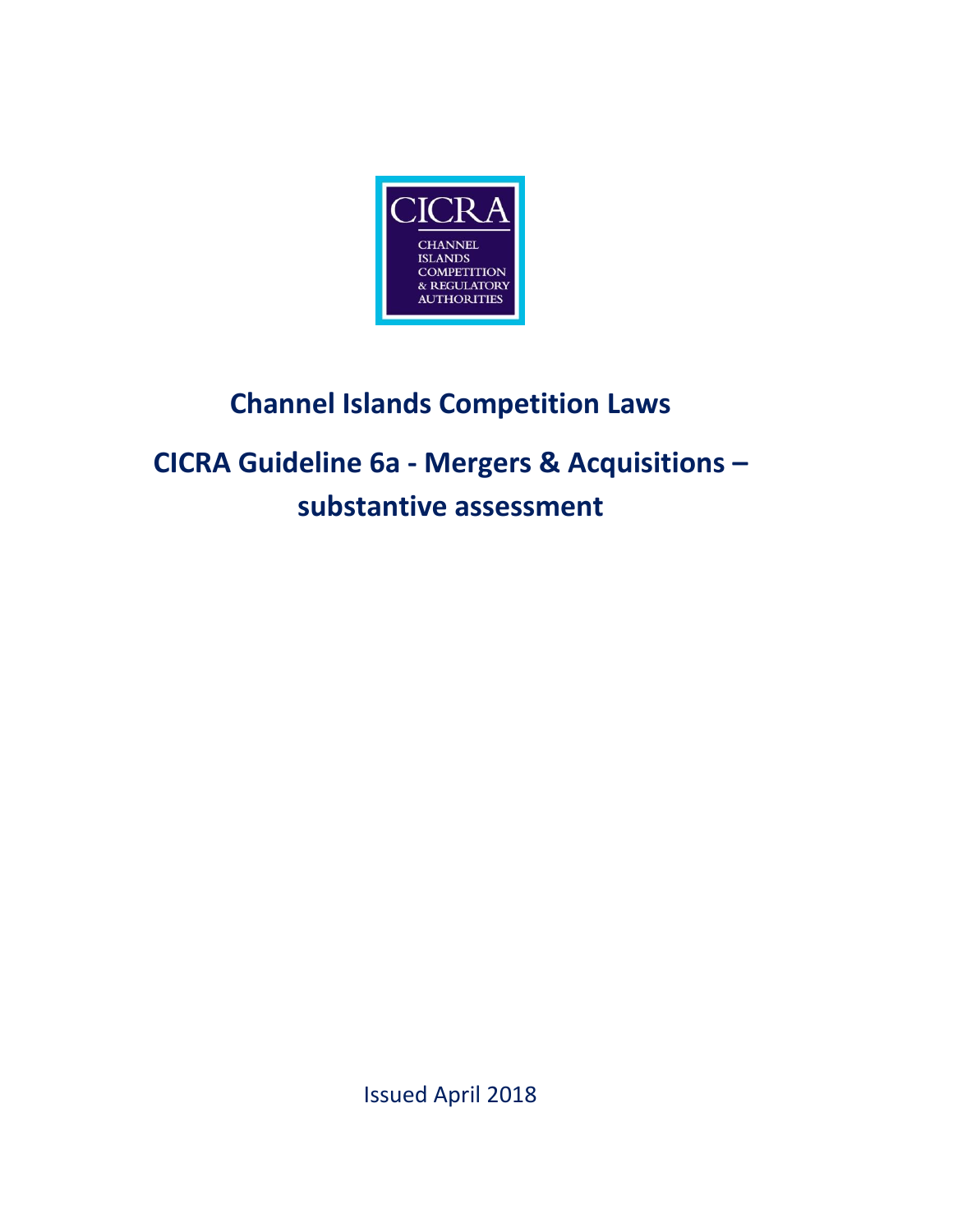### **What this guideline is about**

This guideline is one in a series of publications designed to inform businesses and consumers about how we, the Channel Islands Competition and Regulatory Authorities ('CICRA'), apply competition law in the Channel Islands. Details of these other publications, including how to obtain copies, are at the back of this guideline.

The purpose of this guideline is to explain to consumers, businesses and their advisers the provisions in the Jersey and Guernsey competition laws in respect of mergers and acquisitions. Specifically, this guideline has been prepared to explain Part 4 of the *Competition (Jersey) Law 2005* ('the Jersey Law') and Part III of *The Competition (Guernsey) Ordinance, 2012* ('the Guernsey Ordinance').

This guideline should not be relied on as a substitute for the laws themselves. If you have any doubts about your position under the laws, you should seek legal advice.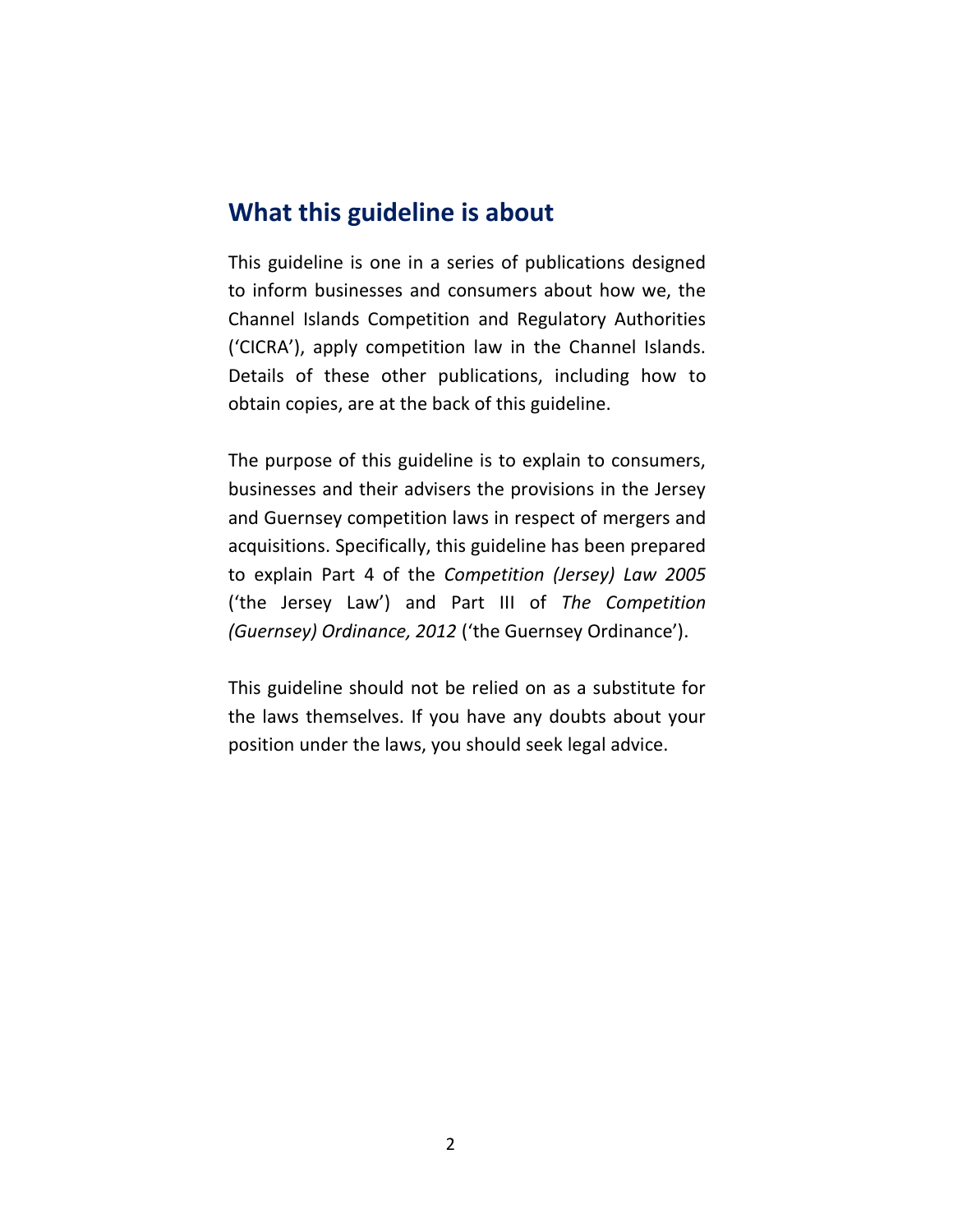## **Contents**

|              |                                                | Page |
|--------------|------------------------------------------------|------|
| $\mathbf{1}$ | Introduction                                   | 4    |
| 2            | What is a merger or an acquisition?            | 7    |
| 3            | Why might a merger or acquisition give rise to | 10   |
|              | concerns?                                      |      |
| 4            | Is the merger or acquisition notifiable?       | 11   |
| 5            | How will CICRA assess a merger?                | 20   |
| 6            | Approving mergers on the basis of conditions   | 25   |
|              | How can I find out more?                       | 28   |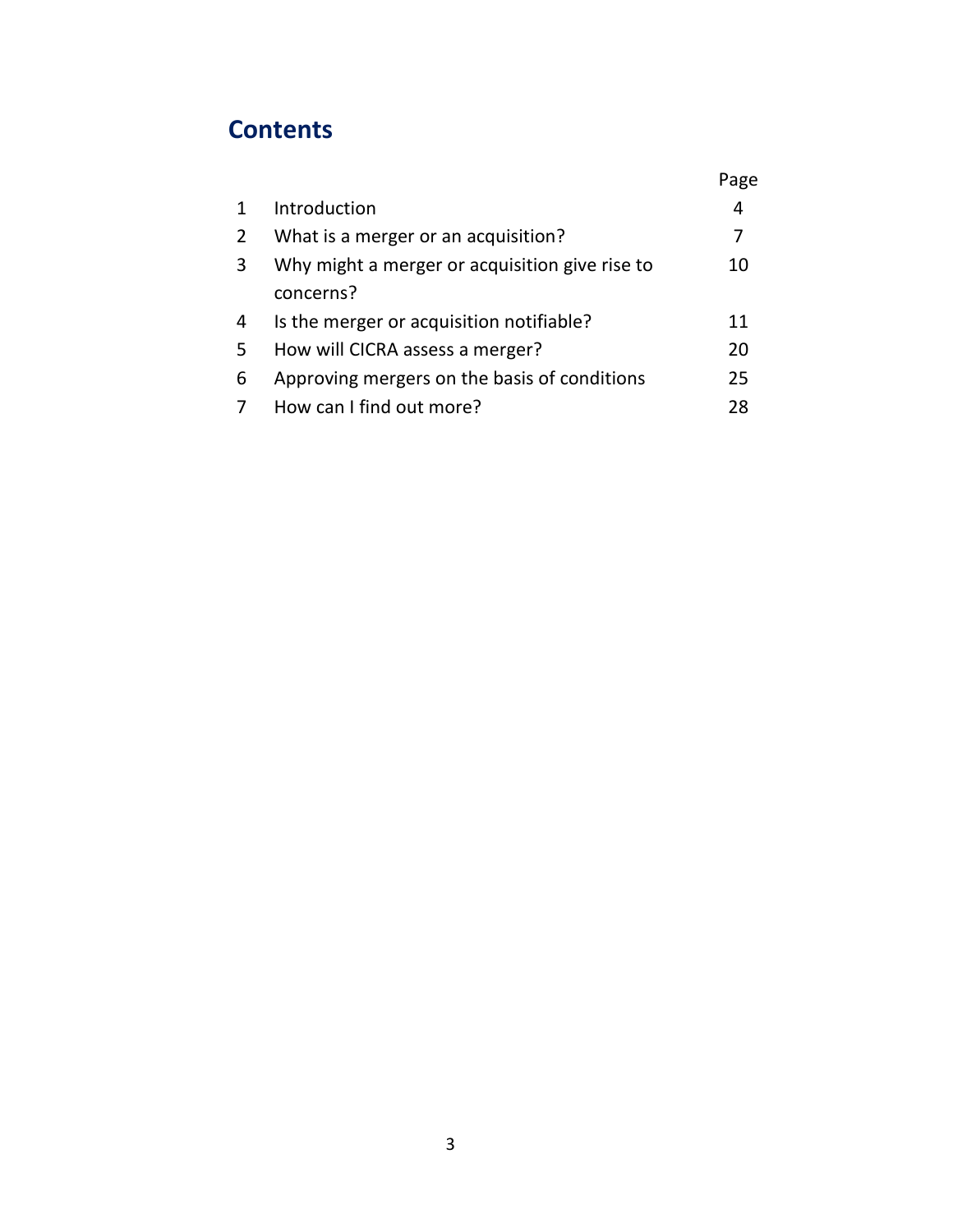### **1 Introduction**

### **Why is competition important?**

Open and vigorous competition is good for consumers because it can result in lower prices, new products of a better quality and more choice. It is also good for fairdealing businesses, which flourish when markets are competitive.

### **Competition law in the Channel Islands**

In the Channel Islands, the Jersey Law and the Guernsey Ordinance prohibit anti-competitive behaviour, including anti-competitive agreements between businesses and the abuse of a dominant position in a market. They also require certain mergers and acquisitions to be notified to CICRA for approval.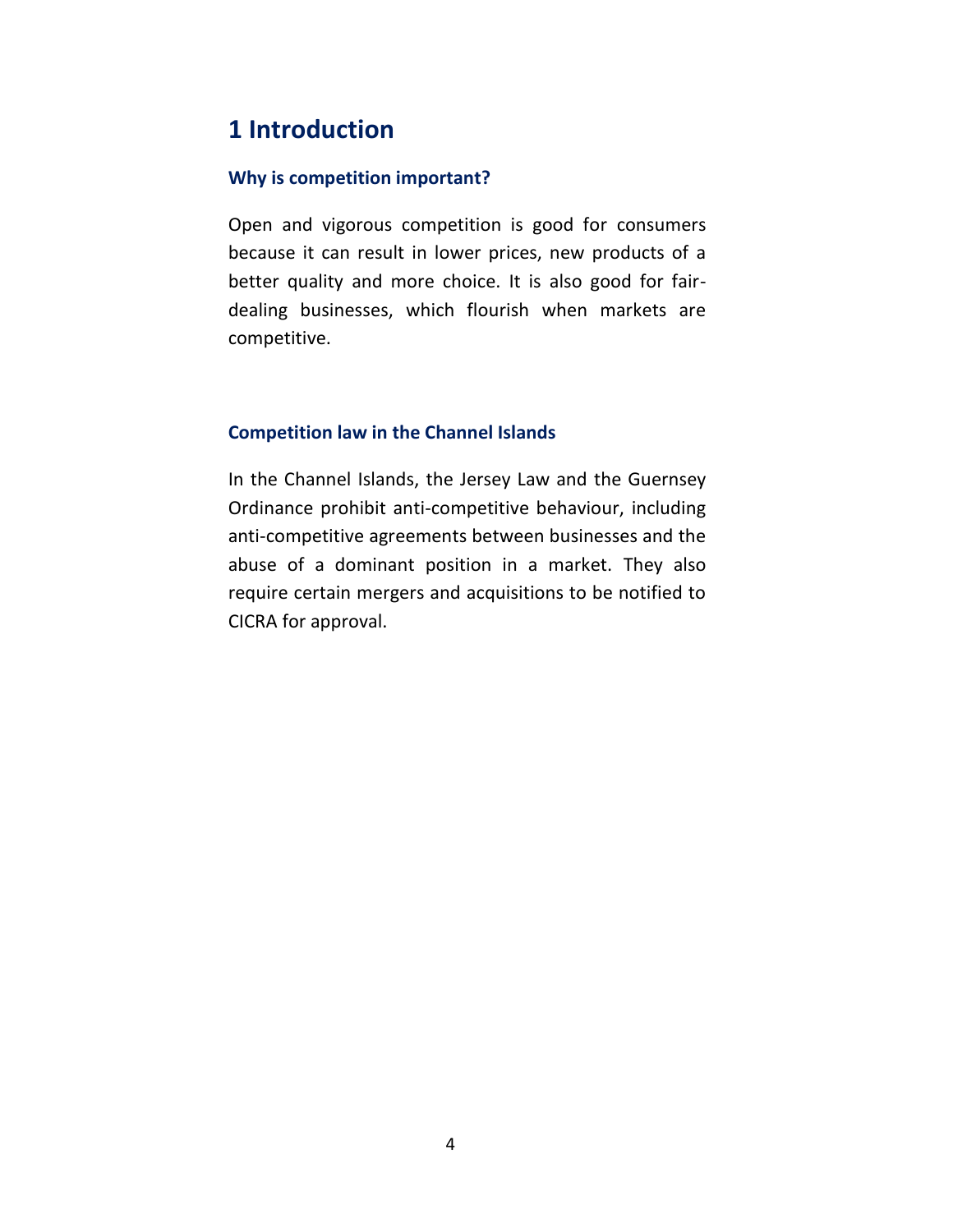#### **What is CICRA?**

The Jersey Competition Regulatory Authority ('JCRA') and the Guernsey Competition and Regulatory Authority ('GCRA') co-ordinate their activities with respect to competition law enforcement in the Channel Islands. For the purpose of this document, the JCRA and the GCRA are together referred to as CICRA, and all references in this document to CICRA should therefore be read as references to each of the JCRA and the GCRA, unless the context otherwise requires.

#### **What powers does CICRA have?**

Through the JCRA and GCRA, CICRA has a wide range of powers to investigate businesses suspected of breaching the law. We can order that offending agreements or conduct be stopped and levy financial penalties on businesses and individuals for the breach.

#### **What types of organisation are considered a 'business'?**

In this guide, we refer to a 'business'. This term (also referred to as an 'undertaking' in the laws) means any entity engaged in economic activity, irrespective of its legal status, including companies, partners, cooperatives, States' departments and individuals operating as sole traders.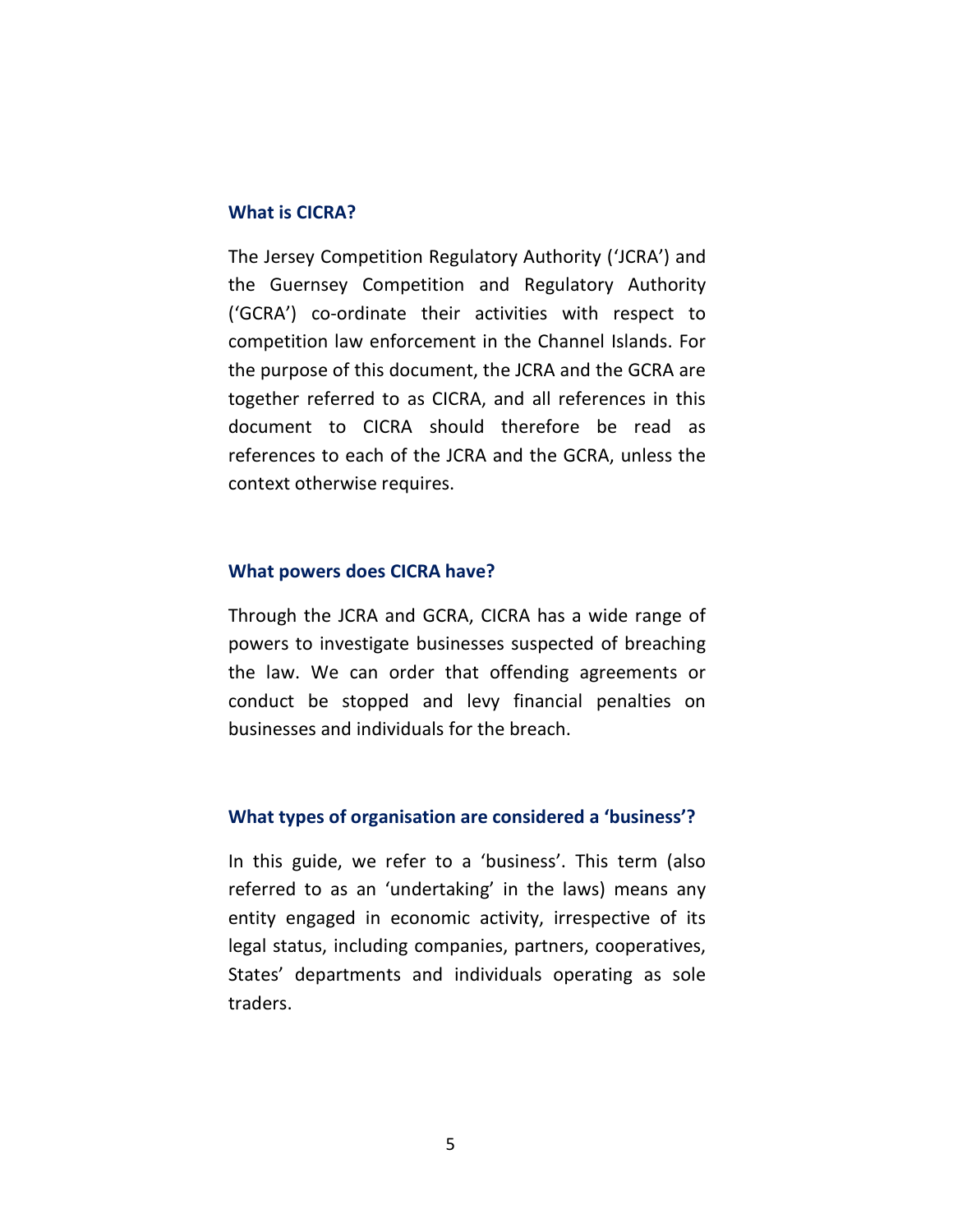### **A Note on European Union (EU) Competition Law**

The competition laws in Guernsey and Jersey are modelled on the competition provisions in the Treaty on the Functioning of the EU. The Channel Islands' legislation places certain obligations on CICRA and the Royal Court in each island when applying the competition laws:

- In Jersey, Article 60 of the *Competition (Jersey) Law 2005* provides that so far as possible questions arising in relation to competition must be dealt with in a manner that is consistent with the treatment of corresponding questions arising under EU competition law; and
- In Guernsey, Section 54 of *The Competition (Guernsey) Ordinance, 2012* provides that CICRA and the Royal Court must take into account the principles laid down by and any relevant decisions of the European courts in respect of corresponding questions arising under EU competition law.

As noted above, CICRA must endeavour to ensure that, as far as possible, competition matters arising in the Channel Islands are dealt with in a manner consistent with - or, at least, that takes account of - the treatment of corresponding questions under EU competition law. Relevant sources include judgments of the European Court of Justice or General Court, decisions taken and guidance published by the European Commission, and interpretations of EU competition law by courts and competition authorities in the EU Member States. Article 60 and Section 54, however, do not prevent us from departing from EU precedents where this is appropriate in light of the particular circumstances of the Channel Islands.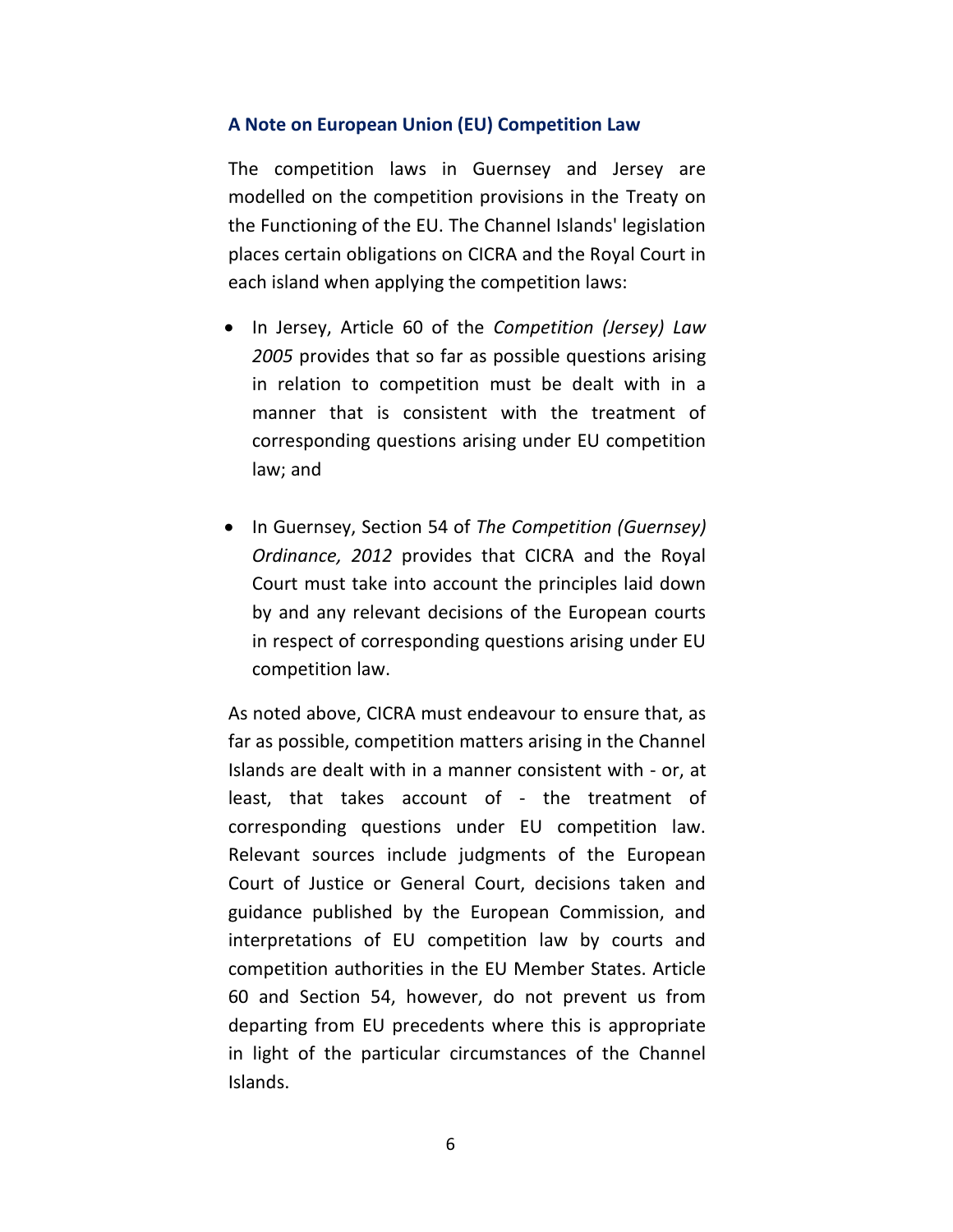### **2 What is a merger or an acquisition?**

In the interests of brevity, mergers and acquisitions are referred to as 'mergers' in the remainder of this guideline.

Mergers can be categorised as horizontal, vertical or conglomerate. Horizontal mergers involve a merger between parties at the same level in the supply chain; for example, between two retailers, or several producers of the same good or service in the same geographic market. Vertical mergers typically involve either a merger between a business and its supplier or a business and its customer. Conglomerate mergers cover all other types of mergers, although in practice, the focus of CICRA will usually be on mergers between businesses that are active in closely-related markets (e.g. suppliers of complementary products, or suppliers of products that are generally purchased by the same set of customers for the same end use).

Mergers can bring many benefits to an economy, introducing new management skills and investment, and in many cases, improvements in efficiency through economies of scope and scale. However, concerns around mergers arise to the extent that they lessen competition. In these circumstances, there are risks that prices may increase or output may decrease, which requires some assessment to gauge the seriousness of those concerns and their effect on the competitiveness of the market.

7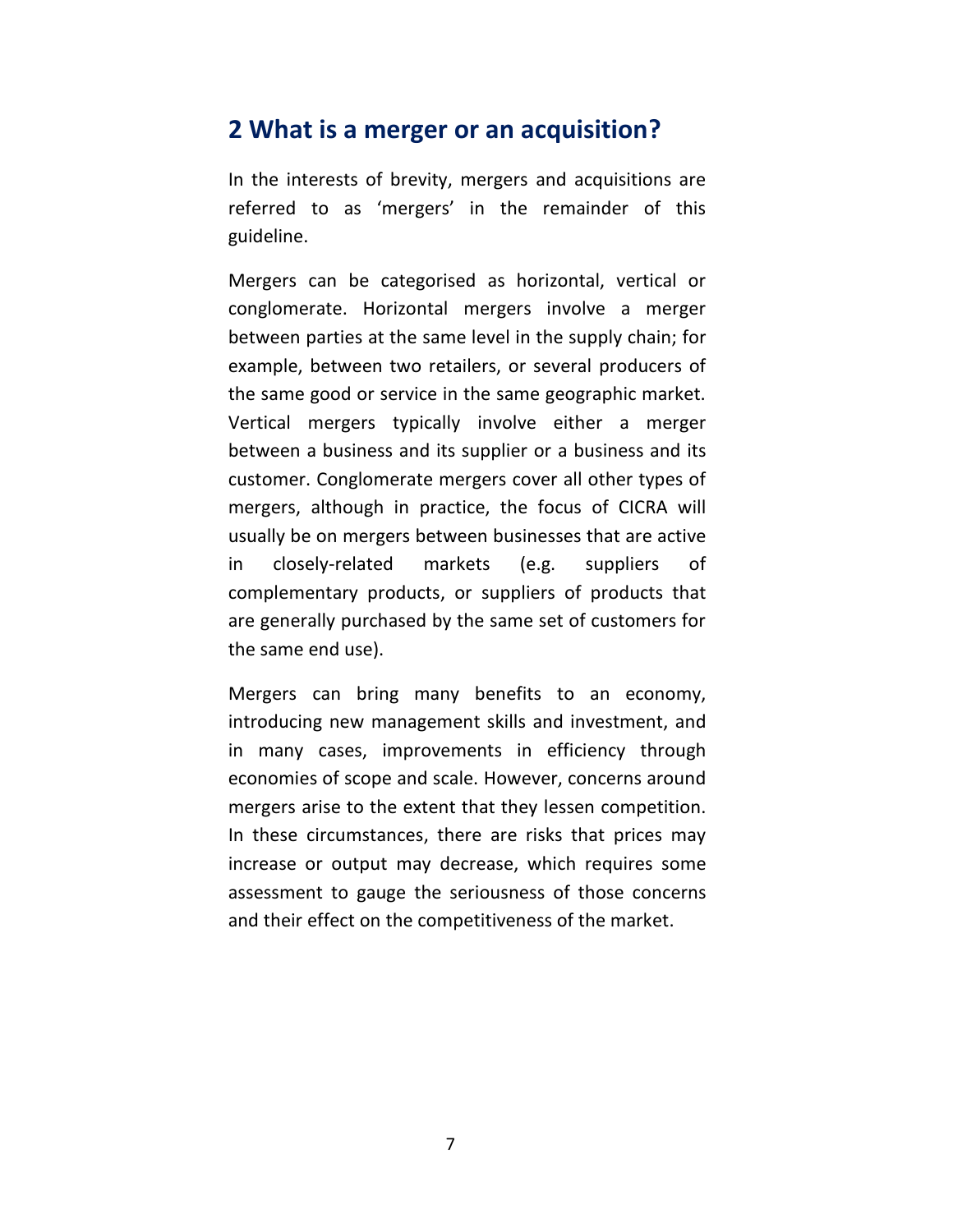### **What constitutes a merger under the laws?**

Both laws contain comprehensive definitions of the concept of a "merger or acquisition". In general, the following transactions will be considered to be mergers under the laws:

- Direct or indirect acquisition of control by one undertaking (or a person who controls an undertaking) of another undertaking, or the business of another undertaking, or the substantial parts of the assets of another undertaking;
- A statutory merger, amalgamation or combination of two or more undertakings; and
- The creation of a joint venture, by partnership or otherwise.

"Control" is defined in both laws as arising when decisive influence is capable of being exercised in respect of the business or undertaking. Both laws also provide that when determining whether decisive influence exists, CICRA and the Royal Courts must take into account all relevant facts and circumstances, and not merely the legal effect of acts or agreements. The concept of "decisive influence" is also used in the EU Merger Regulation (EUMR)<sup>1</sup> to identify when a notifiable merger should take place. There is a great deal of precedent of the European courts<sup>2</sup> and guidance of the European Commission<sup>3</sup> regarding the interpretation of this phrase, and CICRA will have close regard to that precedent when

 $\overline{a}$ 1 *Council Regulation (EC) No 139/2004 of 20 January 2004 on the control of concentrations* between undertakings, Article 3(2)

<sup>2</sup> Case T-282/02 *Cementbouw v Commission* [2006] ECR II-319

<sup>3</sup> *Commission Consolidated Jurisdictional Notice under Council Regulation (EC) No 139/2004 on the control of concentrations between undertakings*, 2008/C95/01, 16 April 2008, at paragraphs 11-90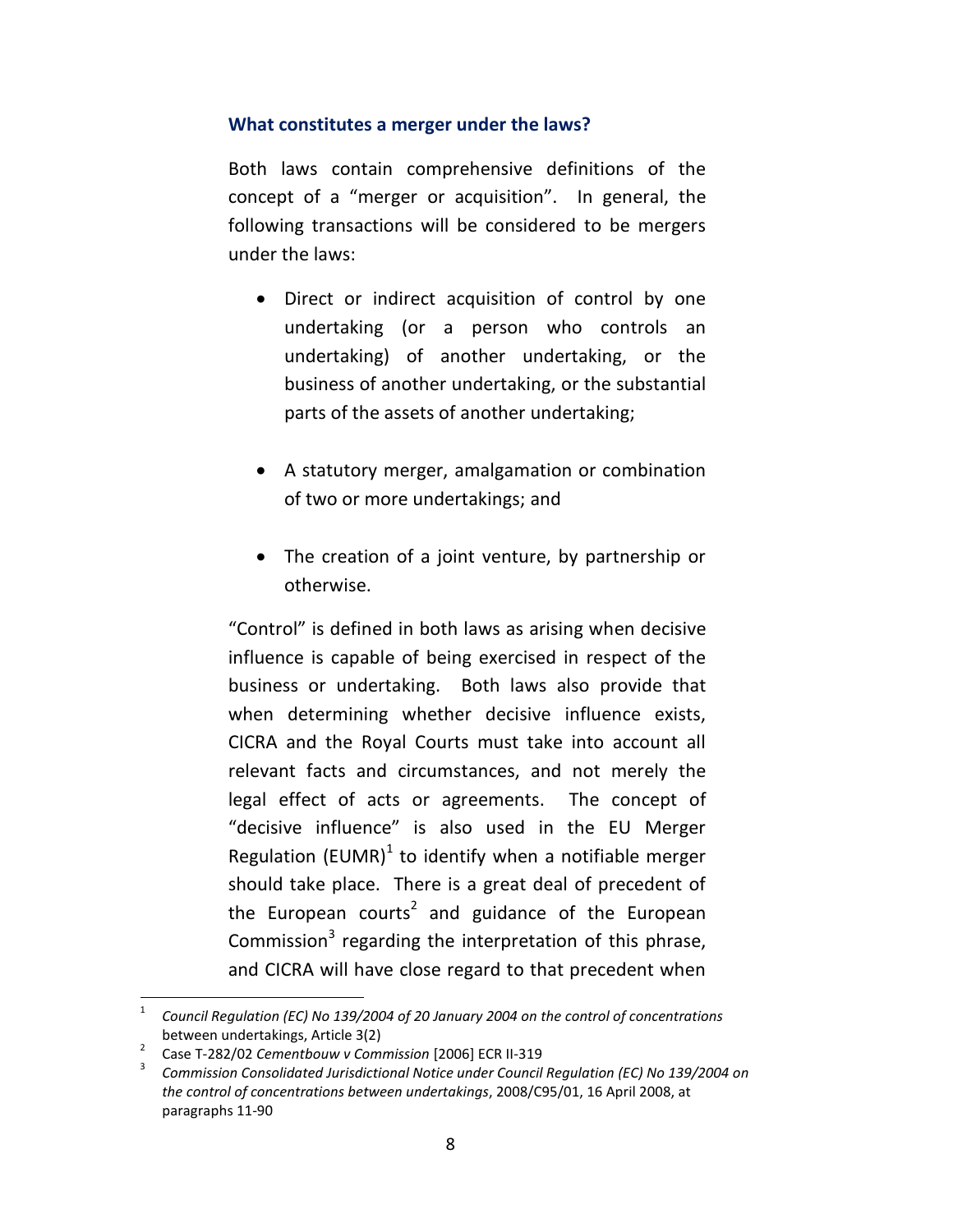applying the merger provisions in the Channel Islands' laws.

As noted above, the competition laws in both Jersey and Guernsey include the creation of a joint venture within the definition of a merger or acquisition. In summary, the competition laws define a joint venture to be a business carried on jointly by two or more persons, regardless of the legal form that the joint venture takes. The EUMR also applies to joint ventures, provided they are "performing on a lasting basis all the functions of an autonomous economic entity"<sup>4</sup> (also known as 'fullfunction joint ventures').

While the text of the Channel Islands competition laws and the EUMR relating to joint ventures is somewhat different, CICRA takes the view that the use of the term "business" in the definition of joint venture in the Jersey Law and Guernsey Ordinance means that the merger notification processes in the Channel Islands are also intended to apply only to full-function joint ventures. As such, in applying the merger control provisions of the competition laws to joint ventures, CICRA will have close regard to the extensive discussion of the concept of fullfunction joint ventures in the European Commission's guidance<sup>5</sup>.

<sup>4</sup> *Council Regulation (EC) No 139/2004 of 20 January 2004 on the control of concentrations* between undertakings, Article 3(4)

<sup>5</sup> *Commission Consolidated Jurisdictional Notice under Council Regulation (EC) No 139/2004 on the control of concentrations between undertakings*, 2008/C95/01, 16 April 2008, at paragraphs 91-109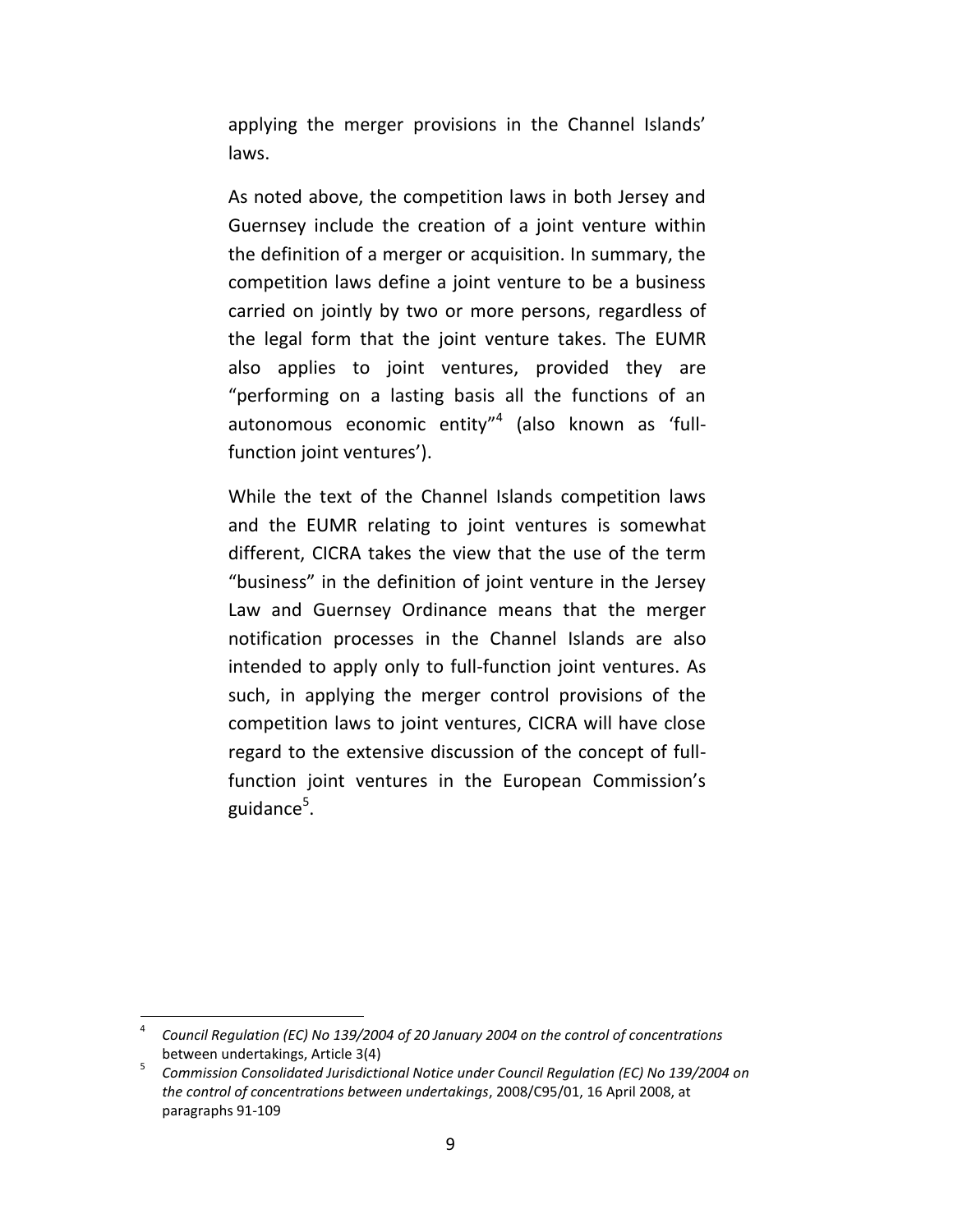# **3 Why might a merger or acquisition give rise to concerns?**

Concerns that arise in respect of horizontal mergers relate to the elimination of competition between rival firms which, depending on their size, can be significant. Issues that come under consideration in such mergers are whether there is a material reduction in the level of competition, and the implications of that for consumers; the market power the merged business is likely to enjoy following the merger; and the degree to which any increase in concentration in the relevant market may strengthen the ability of the market's remaining participants to coordinate pricing & output decisions.

In the case of vertical mergers, concerns tend to be about possible changes to the pattern of industry behaviour following the merger, rather than the reduction in the number of rivals in a given market. For example, the merger may increase the likelihood that competitors to the new merged business may no longer have access to inputs they require to compete in the market, or suppliers will no longer be in a position to sell their goods or services to a customer that forms part of a merged entity. Whether such developments are detrimental to effective competition is at the core of any examination of such transactions.

As with vertical mergers, conglomerate mergers do not lead to any reduction in the number of competitors in a market. Typically, the focus will be on the ability and incentive of the merged entity to leverage a position of market power from one market to another by means of tying, bundling or other exclusionary practices.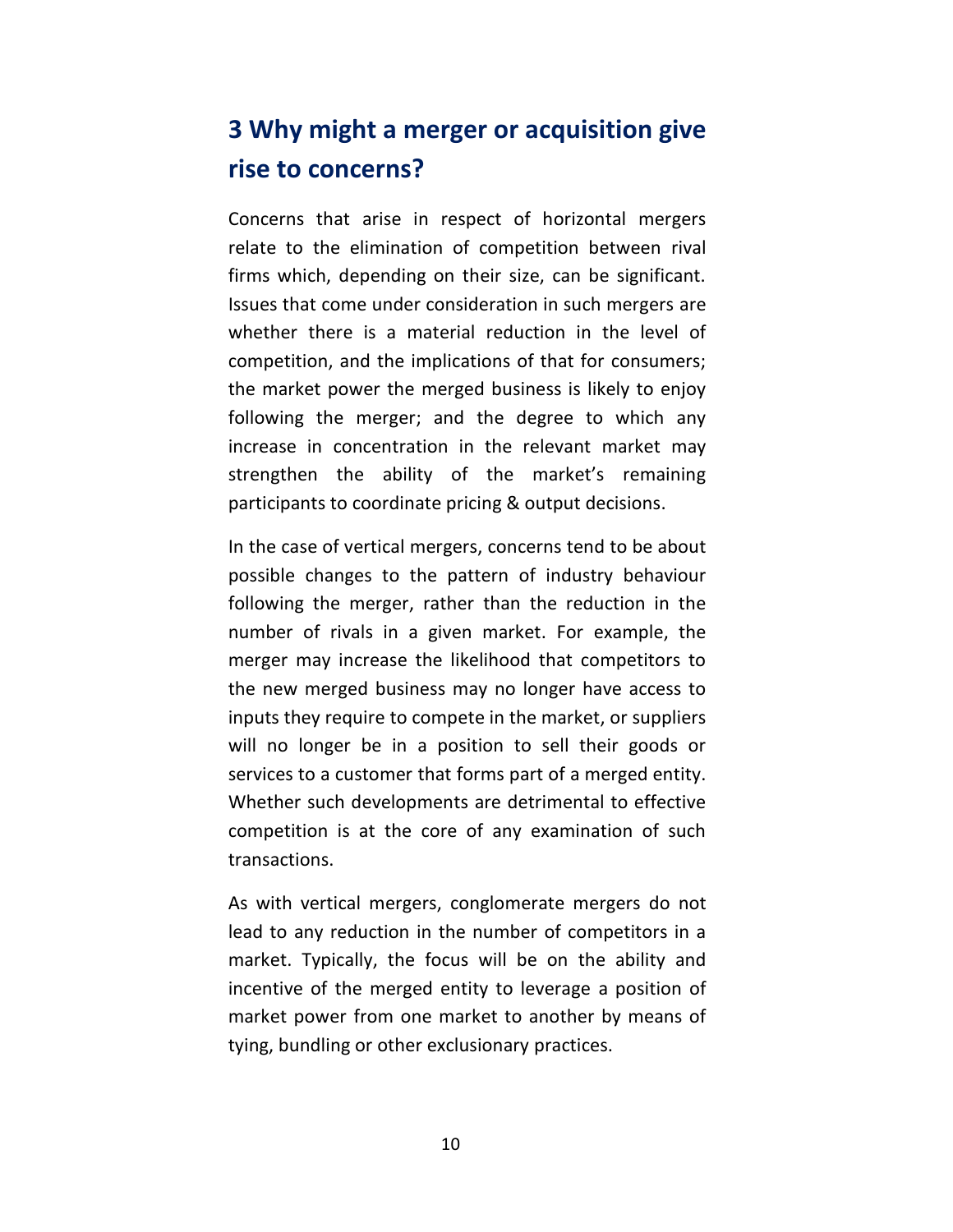### **4 Is the merger or acquisition notifiable?**

Part 4 of the *Competition (Jersey) Law 2005* and Part III of *The Competition (Guernsey) Ordinance, 2012* deal with mergers and acquisitions.

Article 20(1) of the Jersey Law and Section 13 of the Guernsey Ordinance provide that a person must not execute a merger of a type prescribed either in an Order (in the case of the Jersey Law) or by Regulation (in the case of the Guernsey Ordinance) without CICRA approval.

In Jersey, *the Competition (Mergers and Acquisitions) (Jersey) Order 2010* (the 'Jersey Order') specifies the mergers that are subject to the requirement for prior approval.

In Guernsey, *The Competition (Prescribed Mergers and Acquisitions) (Guernsey) Regulations, 2012* (the 'M&A Regulations') prescribe the mergers to which the prohibition set out in Section 13(1) of the Ordinance applies.

The notification criteria in the Jersey Order are based on share of supply/purchase tests, whereas the criteria in the M&A Regulations are based on turnover.

It should be emphasised that these thresholds are purely jurisdictional tests, and the fact that a merger must be notified to CICRA does not imply in any way that it is problematic from a competition point of view. CICRA can reach such a conclusion only after a full assessment as to whether the merger would substantially lessen competition.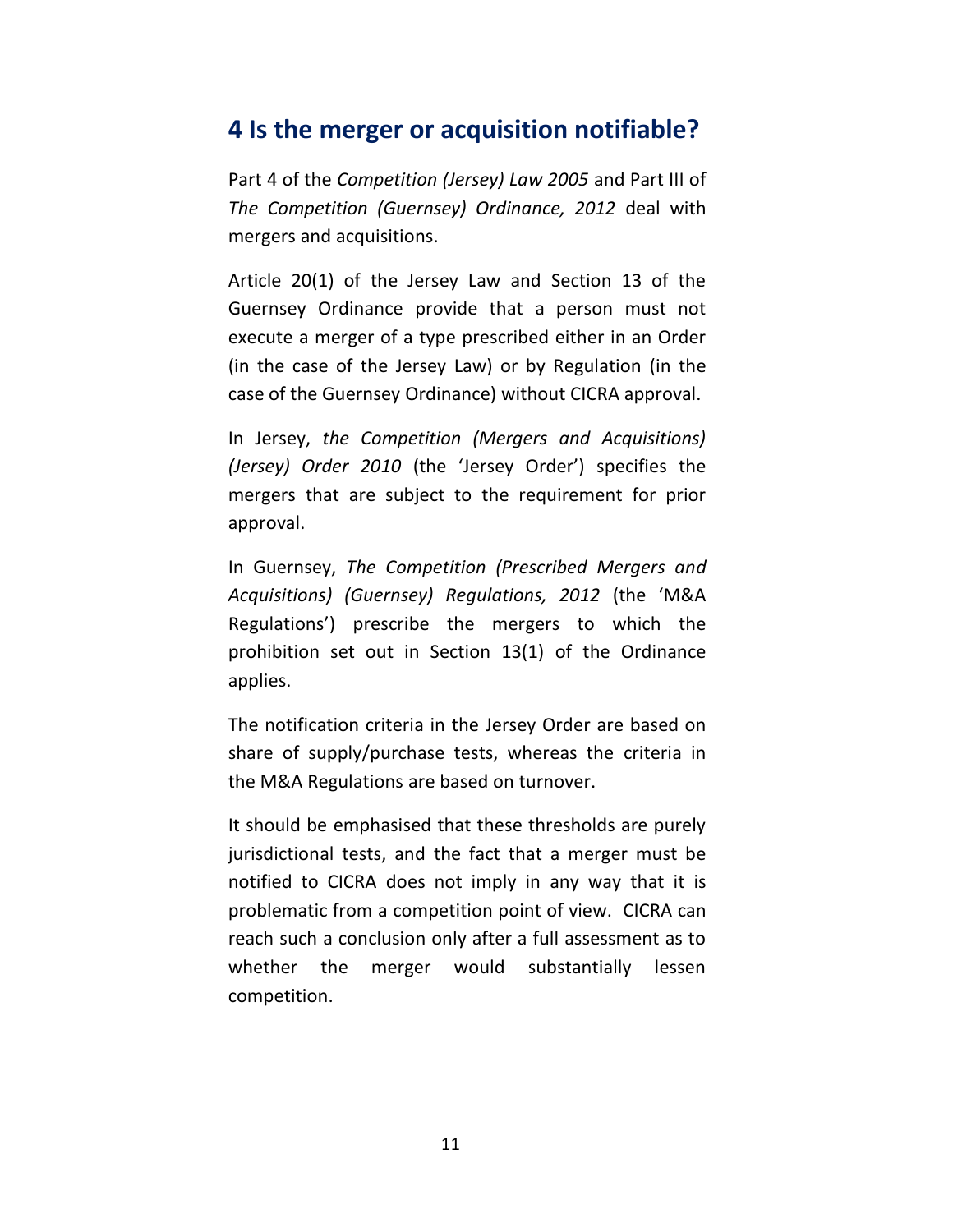### **Jersey Thresholds**

The Jersey Order requires a merger to be approved by CICRA before being executed where the 'share of supply or purchase' of one or more parties to the merger in any product or service exceeds one or more of the following thresholds:

• Article 2 of the Order -- Where it results in a share of supply or purchase of 25% or more being achieved, or increased. This threshold is intended to apply to 'horizontal mergers', i.e. where the parties are existing competitors, and their combined shares of supply or purchase equal or exceed 25%. So, for example, where one competitor has 24% and the other has 1%, the parties to the merger would need to apply for approval. Equally, where one party has 15% and the other has 10%, the parties would need to apply.

• Article 3 of the Order -- Where one party has a share of supply or purchase of 25% or more, and the other is active up or downstream of that share of supply (irrespective of whether this up or downstream activity takes place in Jersey or elsewhere or of whether the parties are in an existing supply and purchase relationship). So for example, if a company with a 25% or more share of supply of bricks in Jersey was to merge with a house builder, this would require an application for approval. Equally, if a company with a retail share of 25% of potatoes was to merge with a potato producer, this would also require an application.

• Article 4 of the Order -- Where one party has a share of supply or purchase of 40% or more and there is no horizontal or vertical relationship, the merger will require prior approval, unless it qualifies for either one of the two exemptions to Article 4, contained in Articles 4(a) and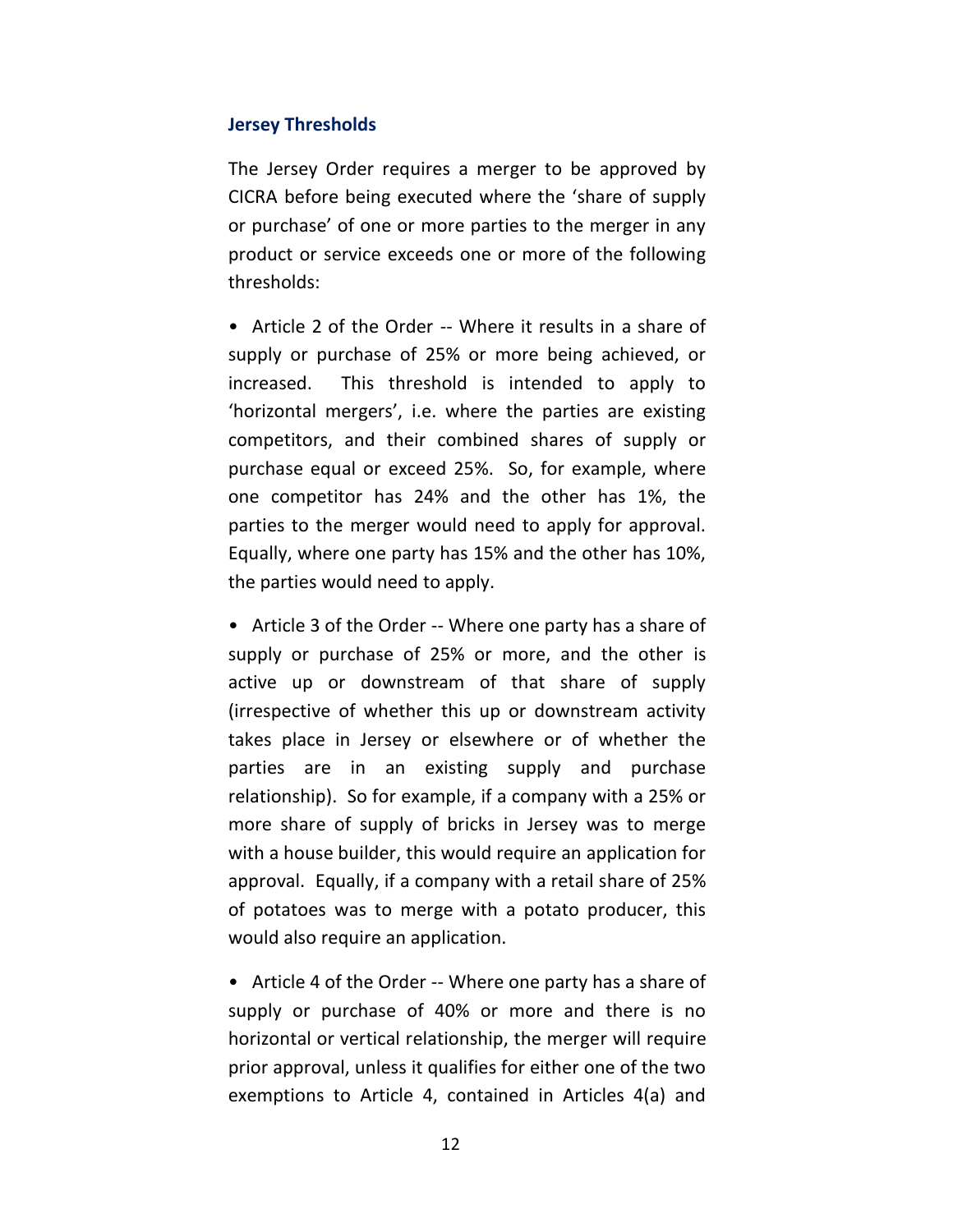4(b), discussed below. This is designed to deal with a situation where there is no horizontal or vertical relationship between the parties, but where the merger may nevertheless raise competition concerns. These types of mergers are referred to as conglomerate mergers. An example might be if a major electricity supplier was to merge with a major telecommunications supplier.

When making assessments of shares of supply or purchase, as a general guide the parties should look at the various possible alternative descriptions of products or services. If any of them result in the relevant threshold being exceeded, on the basis of information that is available, the parties should apply for approval. Where more than one measure is available, for example, turnover, volumes, floor space etc, and any of them results in the threshold being exceeded, the parties should apply for approval. In any event, if in doubt, the parties may contact us for an informal discussion prior to deciding whether to apply.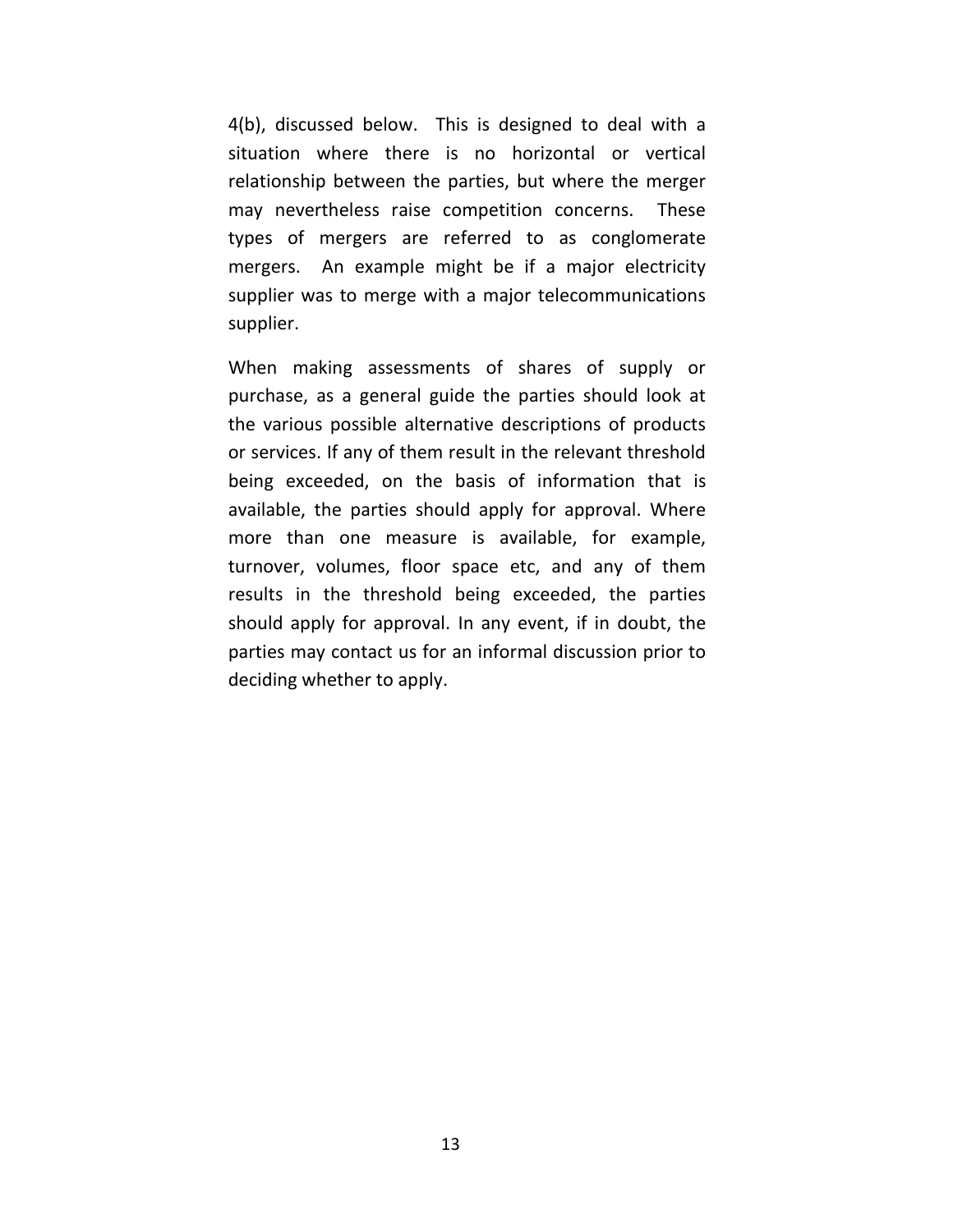#### **Exemptions in Article 4 of the Jersey Order**

The Jersey Order has two exemptions to the notification threshold contained in Article 4 of the Order. If a merger that would otherwise meet the threshold of Article 4, but where either exemption is applicable, CICRA notification and approval is not required under the Jersey Law. These exemptions are discussed below.

- Article 4(a) exempts the acquisition of undertakings located outside Jersey, and with no Jersey assets or sales, by undertakings with a current share of supply or purchase of 40% or more in Jersey. Thus, for example, if a company has a 40% share of supply in Jersey of say, bicycles, and it intends to acquire a supplier of bicycles in another country with no share of supply or purchase in Jersey and no assets located in Jersey, that merger would fall under the exemption of Article 4(a) and hence does not require notification to, or approval by, CICRA. Note that the thresholds contained in Articles 2 and 3 of the Order are not applicable in this example. The term 'assets' as used in this exemption includes both tangible and intangible assets, meaning that the acquired undertaking must not hold any assets, tangible or intangible, in Jersey at the time of the merger for the exemption to apply.
- Article 4(b) exempts a merger in situations where the seller has a share of supply or purchase of 40% or more in a product or service, but where that share is not subject to the merger and where any non-competition, non-solicitation or confidentiality clauses included do not exceed a period of three years and are strictly limited to the products or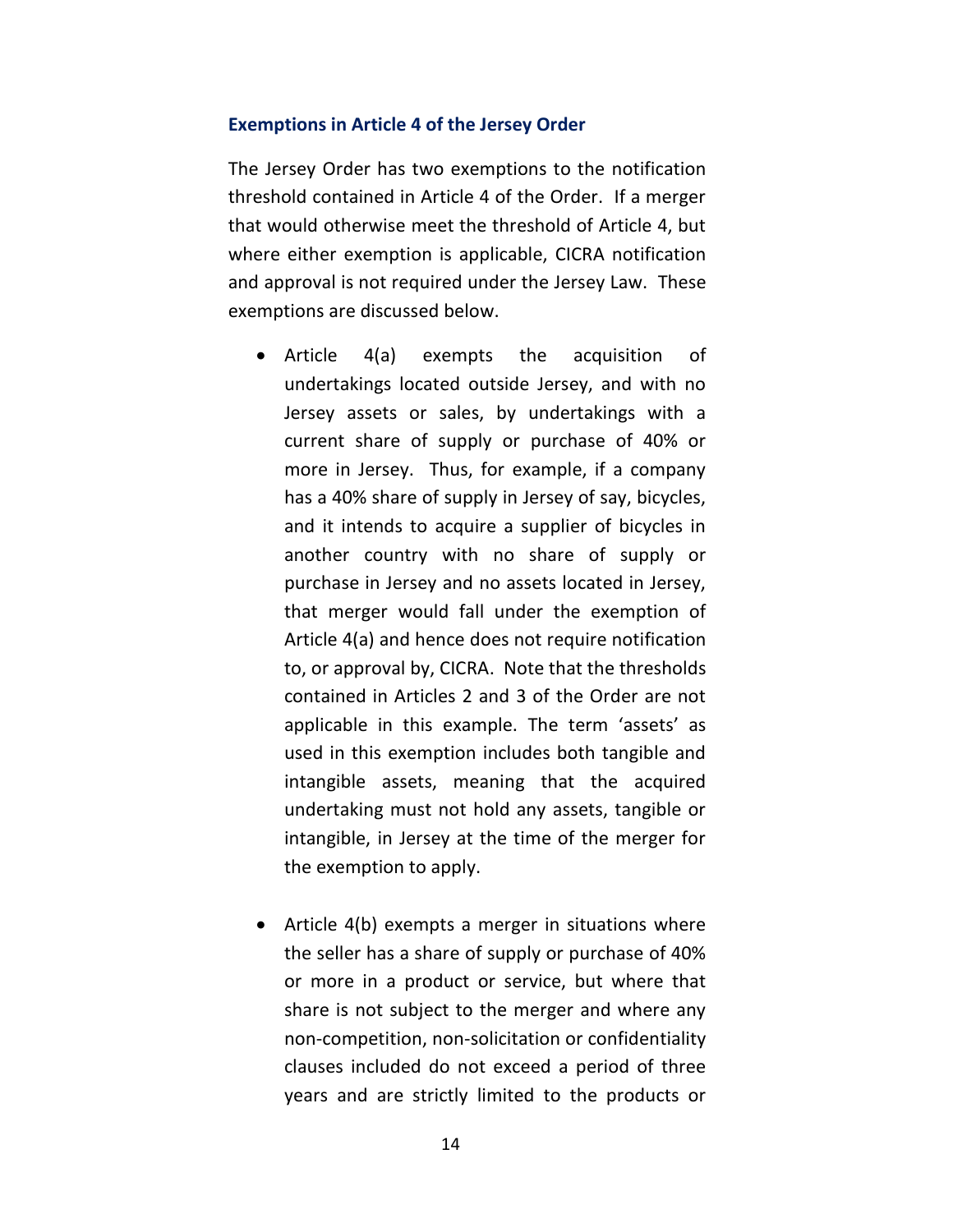services supplied by the undertaking being acquired.



#### **Article 4 exemptions - example**

In this example, Companies A and B are active in the supply and purchase of different goods and the thresholds of Articles 2 and 3 of the Order are not applicable. Company A has no share of supply or purchase of 40% or more in Jersey and proposes to purchase Division One of Company B. Division One has no share of supply or purchase of 40% or more in Jersey; however, another part of Company B (Division Two) does. By operation of the Order and the exemption contained in Article 4(b), Company A's acquisition of Division One from Company B would not require notification to, and approval by, CICRA, so long as any non-competition, nonsolicitation or confidentiality clauses agreed between Companies A and B do not exceed a period of three years and are strictly limited to the products or services supplied by Division One.

The three-year limitation for non-competition and similar clauses is based on the maximum period generally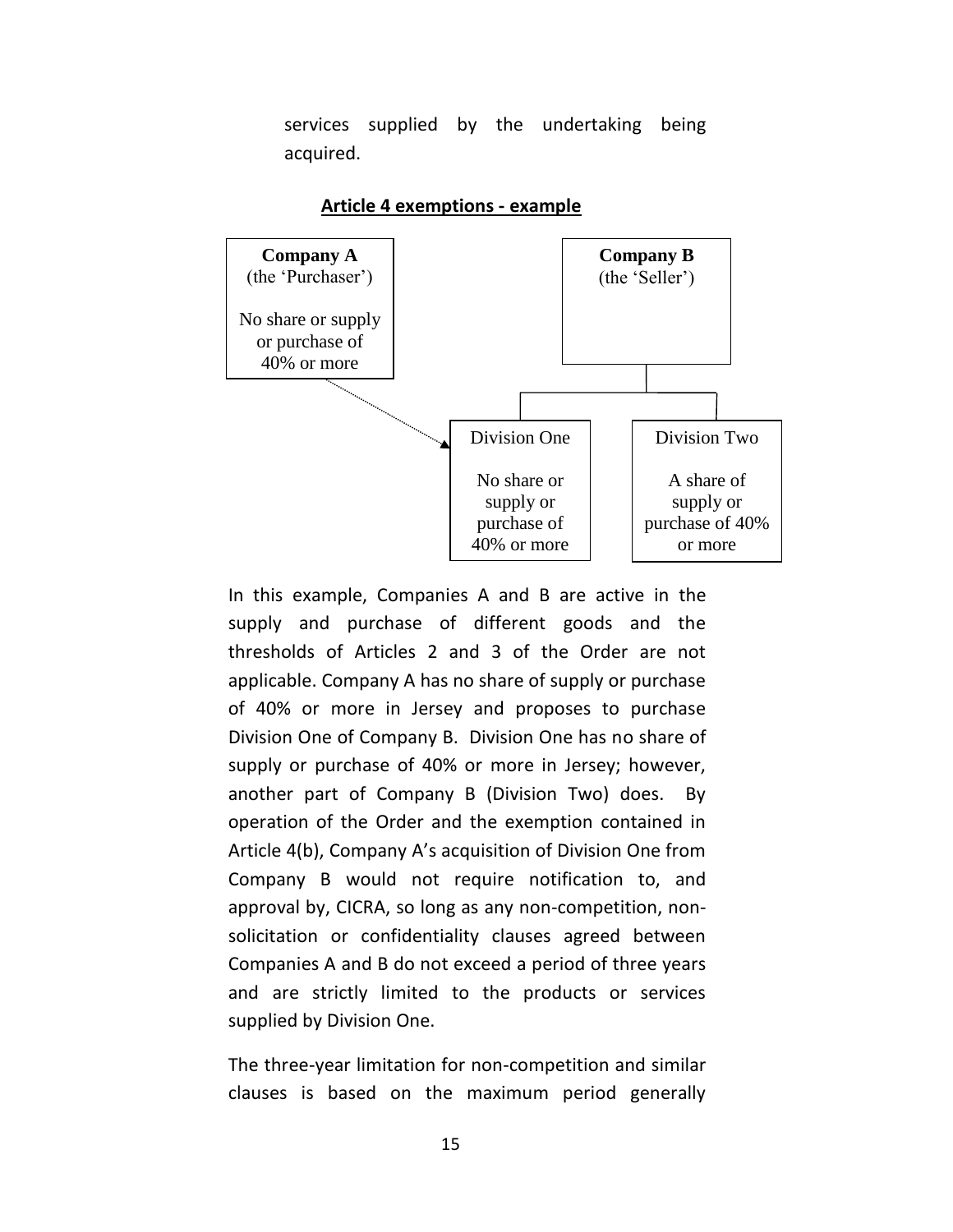allowed for such clauses under relevant EU guidelines<sup>6</sup>. Parties may propose non-competition or similar clauses for a period of longer than three years; however, the inclusion of such a clause in an agreement means that the merger cannot qualify for the exemption contained in Article 4(b) of the Jersey Order, and the merger must be notified to, and approved by, CICRA for the parties to proceed. The inclusion of other ancillary agreements within the merger (that is, agreements other than noncompetition, non-solicitation or confidentiality clauses) does not affect the potential application of the exemption however such agreements may be captured by Article 8(1) of the Jersey Law.

As with the share of supply test generally, if parties have questions concerning the potential application of the exemptions contained in Articles 4(a) and 4(b), they are encouraged to contact CICRA for an informal discussion prior to deciding whether to apply.

<sup>6</sup> See *Commission Notice on restrictions directly related and necessary to concentrations*, O.J. C 56/03 (5 March 2005).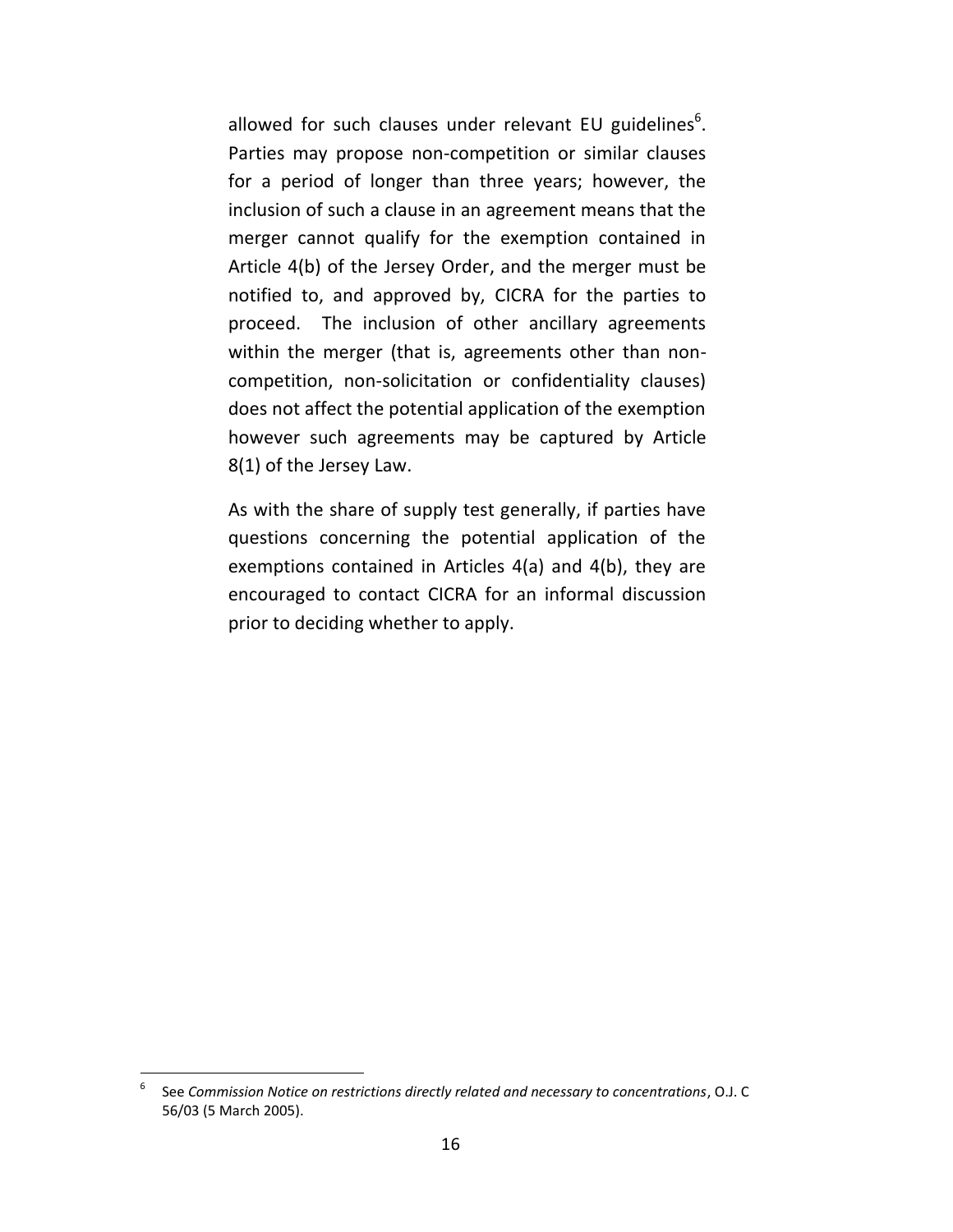### **Guernsey Thresholds**

Under the M&A Regulations, the thresholds for determining whether a merger must be notified to CICRA are based on turnover of the undertakings involved in the merger.

Regulation 1 provides that a merger will be notifiable if:

- a) the combined applicable turnover of the undertakings involved in the merger or acquisition arising in the Channel Islands exceeds £5 million; and
- b) two or more of the undertakings involved in the merger or acquisition each have applicable turnover arising in Guernsey which exceeds £2 million.

### **Which are the undertakings involved in the merger?**

Regulation 2 of the M&A Regulations provides a list of the undertakings that will be taken to be "involved" in a merger for the purposes of Regulation 1. In summary, the undertakings involved will be the acquirer and the target, or, in the case of a joint venture, the parties establishing the joint venture together with the joint venture itself. The  $EUMR<sup>7</sup>$  incorporates a concept of "undertakings concerned" in a merger, which is similar. CICRA will have regard to the guidelines produced by the European Commission<sup>8</sup> when applying the M&A Regulations on this point.

<sup>7</sup> *Council Regulation (EC) No 139/2004 of 20 January 2004 on the control of concentrations between undertakings*, Article 1

<sup>8</sup> *Commission Consolidated Jurisdictional Notice under Council Regulation (EC) No 139/2004 on the control of concentrations between undertakings*, 2008/C95/01, 16 April 2008, at paragraphs 129-153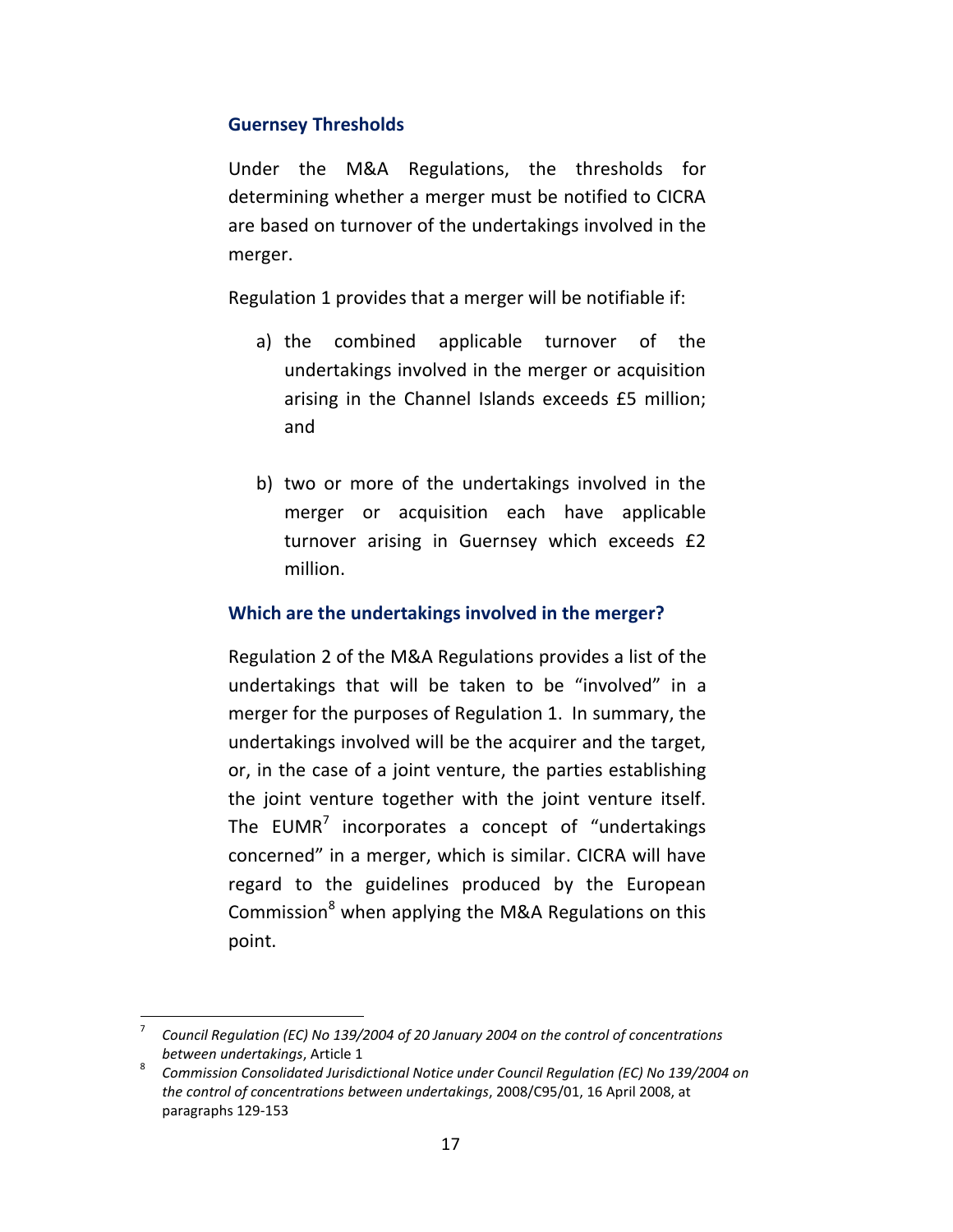#### **How is the turnover of an undertaking determined?**

Regulation 1(3) of the M&A Regulations states that the turnover of an undertaking is to be calculated in accordance with Regulations 2 to 7 of *The Competition (Calculation of Turnover) (Guernsey) Regulations, 2012* ('Turnover Regulations'). Those provisions stipulate that for a "standard" business, turnover is to comprise amounts "derived from the sale of products and the provision of services falling within the undertaking's ordinary activities", after deduction of rebates and taxes based on sales. The relevant period over which turnover is to be calculated is the immediately preceding "business year", defined in Regulation 8 of the Turnover Regulations as a period for which the business has published (or prepared) accounts.

An undertaking's turnover also comprises the turnover of its "connected undertakings" (e.g. subsidiaries, parent companies and sibling companies) – see Regulation 4 of the Turnover Regulations. As a result of this provision, where an undertaking involved in a merger is part of a broader corporate group, its turnover will usually comprise the turnover of the entire corporate group.

Special rules exist for the calculation of turnover for:

- credit and financial institutions these are defined in Regulation 8 of the Turnover Regulations by reference to Guernsey financial services legislation. Under Regulation 5 of the Turnover Regulations, the turnover of credit or financial institutions comprise a series of income items;
- insurance undertakings these are defined in Regulation 8 of the Turnover Regulations by reference to Guernsey legislation. Under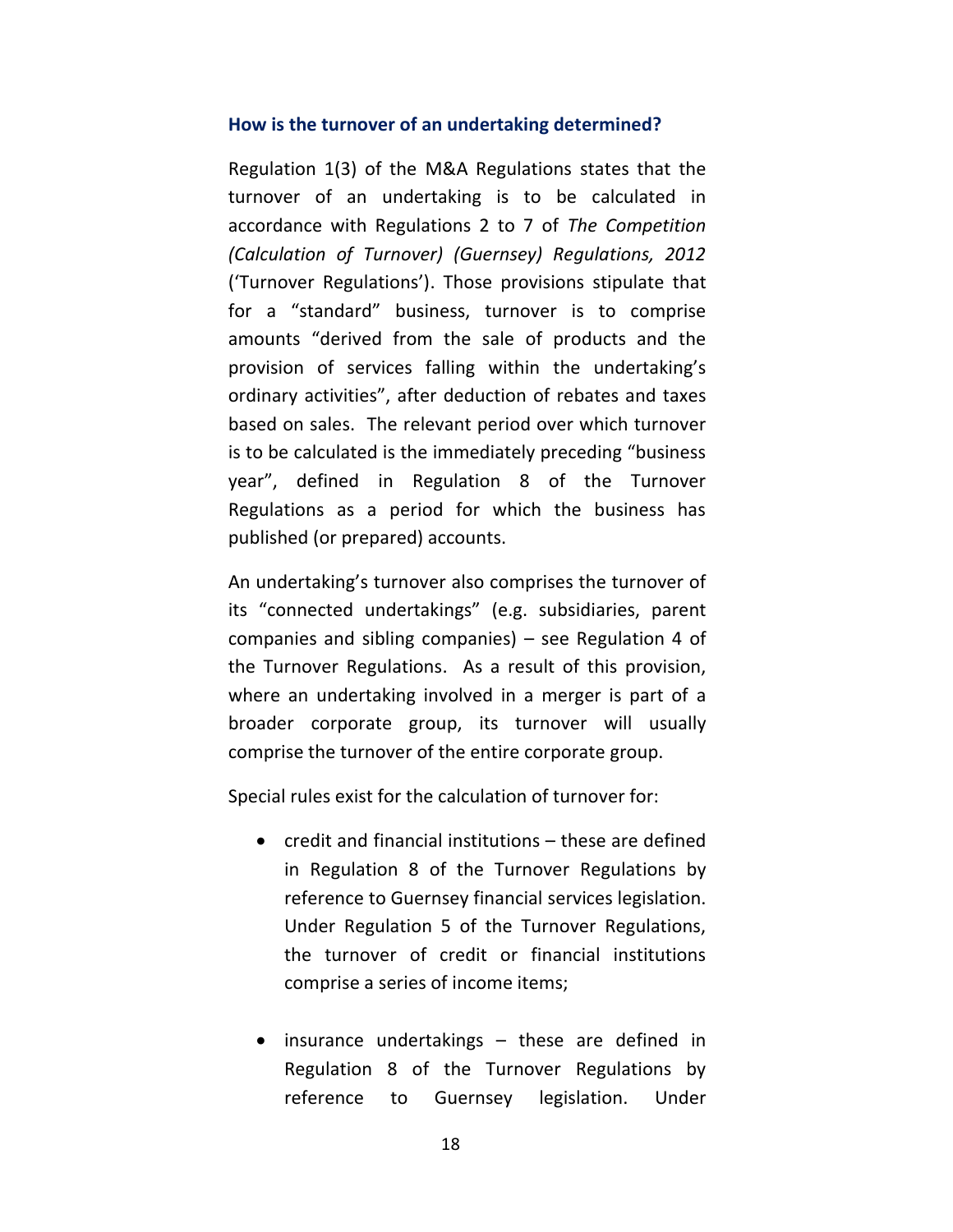Regulation 6 of the Turnover Regulations, the turnover of insurance undertakings comprises gross premiums; and

 associations of undertakings – under Regulation 7, the turnover of associations of undertakings comprises the sum of the turnover of each of the member undertakings.

The geographic attribution of an undertaking's turnover (i.e. whether an undertaking's turnover arises in the Channel Islands or Guernsey under Regulation 1 of the M&A Regulations) is determined in accordance with the rules outlined in Regulation 1(2) of the M&A Regulations. For "standard" businesses, the place in which turnover arises is determined by the location of the customer. Special rules exist for credit and financial institutions and insurance undertakings. For credit and financial institutions, turnover arises in the place where the branch or division of that institution is based, while for insurance undertakings, turnover arises where the gross premiums are received.

The provisions in the M&A Regulations closely follow equivalent provisions in the EUMR<sup>9</sup>. CICRA will have regard to the guidelines produced by the European Commission<sup>10</sup> when applying the M&A Regulations on this point.

<sup>9</sup> *Council Regulation (EC) No 139/2004 of 20 January 2004 on the control of concentrations between undertakings*, Article 5

<sup>10</sup> *Commission Consolidated Jurisdictional Notice under Council Regulation (EC) No 139/2004 on the control of concentrations between undertakings*, 2008/C95/01, 16 April 2008, at paragraphs 157-203 and 206-220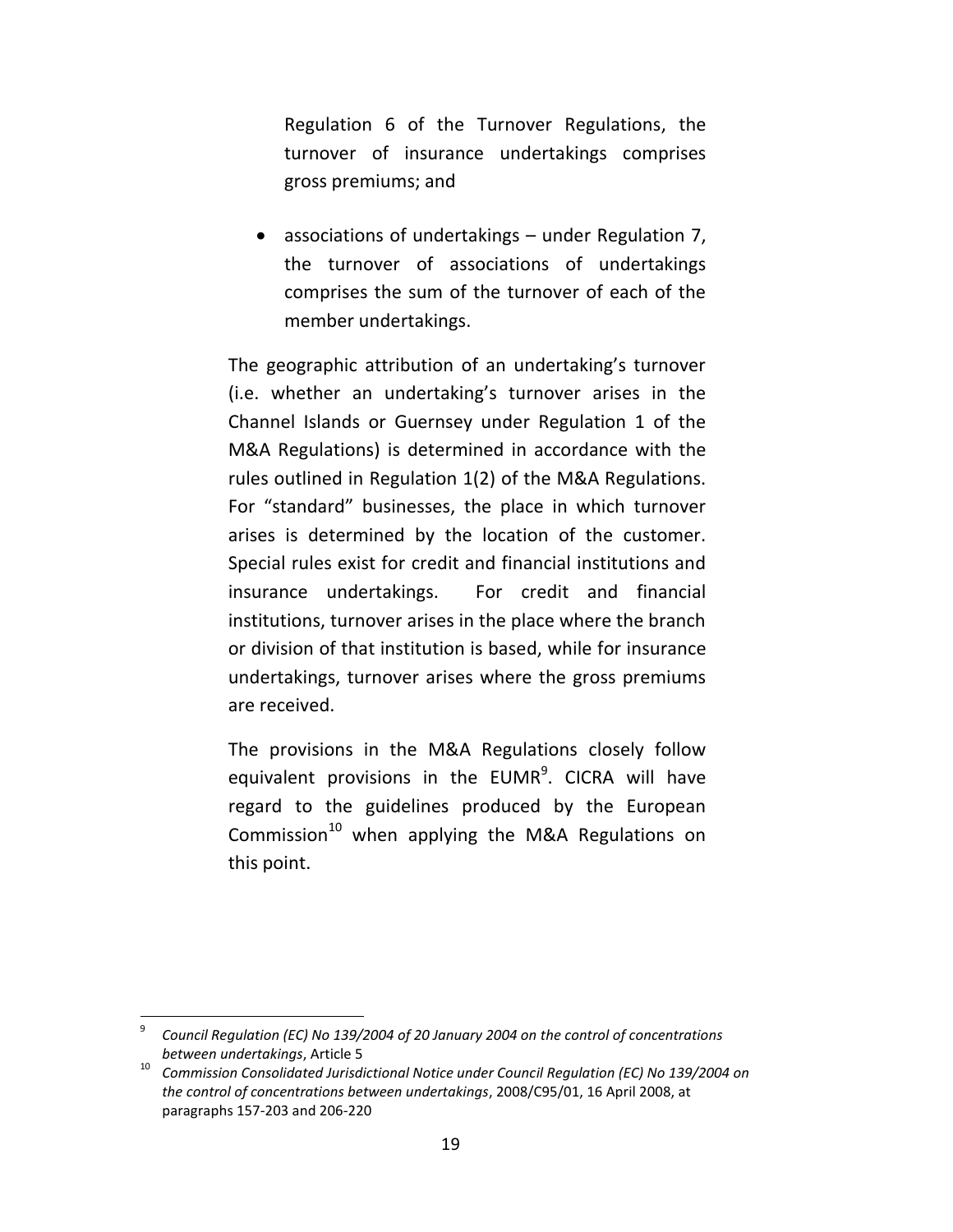### **5 How will CICRA assess a merger?**

Where CICRA receives applications for approval of mergers under the Jersey Law or the Guernsey Ordinance, we are required to consider whether the merger will substantially lessen competition within any market. In addition, where we receive applications for approval of mergers under the Guernsey Ordinance, we are also required to consider whether the merger would be to the prejudice of consumers, the economic development and well-being of the Bailiwick or the public interest.

### **Substantial lessening of competition test**

An analysis of whether a merger is likely to substantially lessen competition will involve the following steps:

- defining the affected relevant market(s). Further details on CICRA's approach to market definition can be found in *CICRA Guideline 7 - Market Definition*;
- assessing concentration levels in the affected markets – identifying the competitors in the market/s and their relative share/s of that market;
- assessing whether the merger creates or enhances the merged firm's ability or incentives to exercise market power, either unilaterally or in coordination with competitors;
- assessing whether other market forces, such as the entry of new competitors or the countervailing power of customers, eliminate the risk of a substantial lessening of competition; and
- assessing any pro-competitive effects or efficiencies that may result from the merger. We will seek evidence that the benefits will arise in a short time period, would not otherwise have been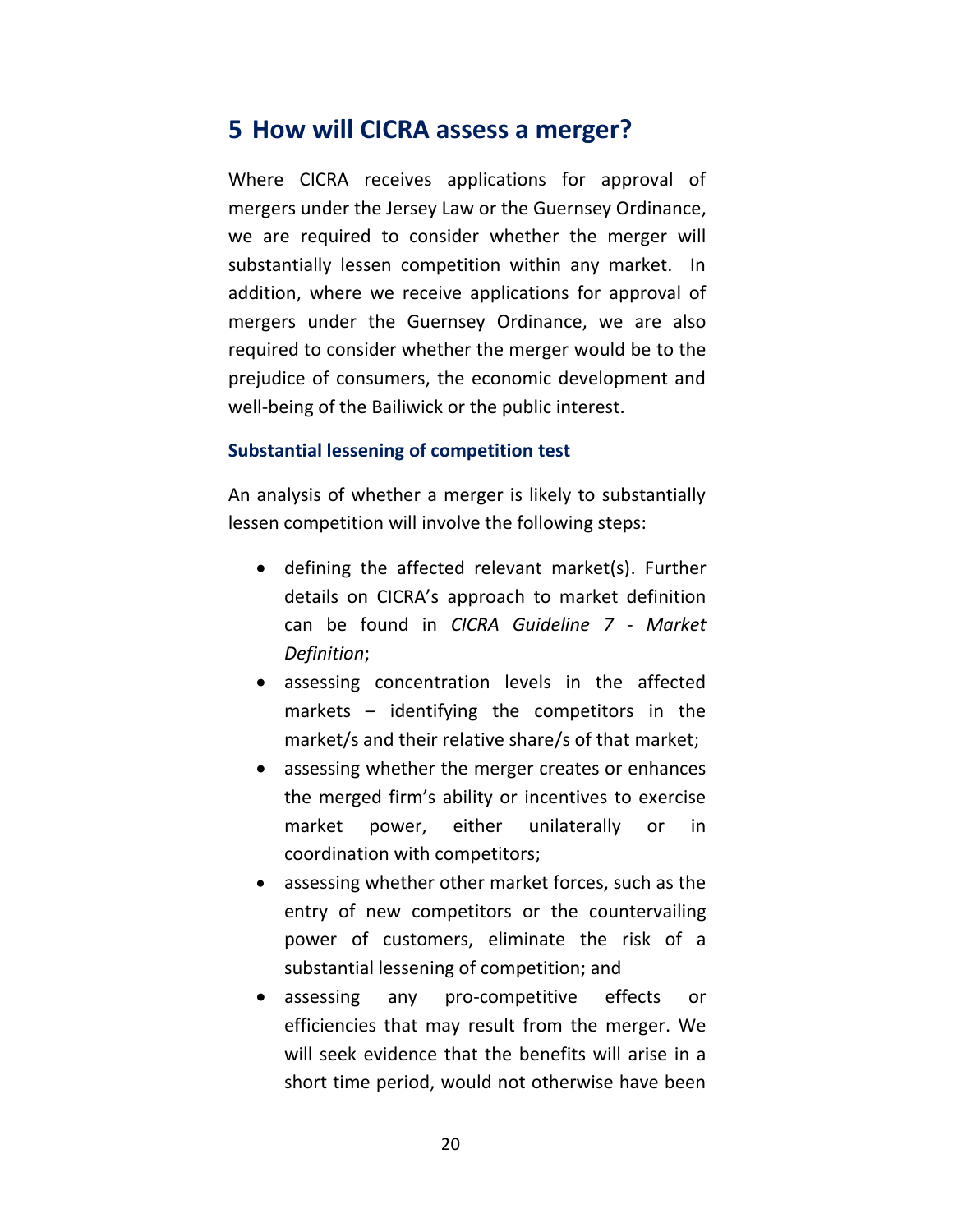realised and that they directly arose from the merger.

For horizontal mergers, CICRA can assess two potential types of anticompetitive effects: unilateral effects (i.e., the ability of the merged entity to raise prices unilaterally) and coordinated effects (i.e., the ability of the merged entity to raise prices with either the implicit or explicit cooperation of other competitors).

For vertical or conglomerate mergers, CICRA's focus will be on assessing whether the merged entity would have the ability or incentive to foreclose the market to competitors, either by denying access to important inputs upstream, or by denying access to "routes to market" downstream.

Throughout this analysis, CICRA compares the merger's 'factual' and 'counterfactual.' That is, in reaching a conclusion about whether a merger is likely to substantially lessen competition, CICRA makes a 'with and without' comparison rather than a 'before and after' comparison. The comparison is between two hypothetical future situations, one with the merger (the factual) and one without (the counterfactual). The difference in competition between these two scenarios is then able to be attributed to the impact of the merger.

In framing a suitable counterfactual, CICRA bases its view on a pragmatic and commercial assessment of what is likely to occur in the absence of the proposed merger. The status quo cannot necessarily be assumed to continue in the absence of the merger, although that may often be the case. It may be, for example, that a merger is expected to extinguish the prospect for greater competition through the elimination of a vigorous recent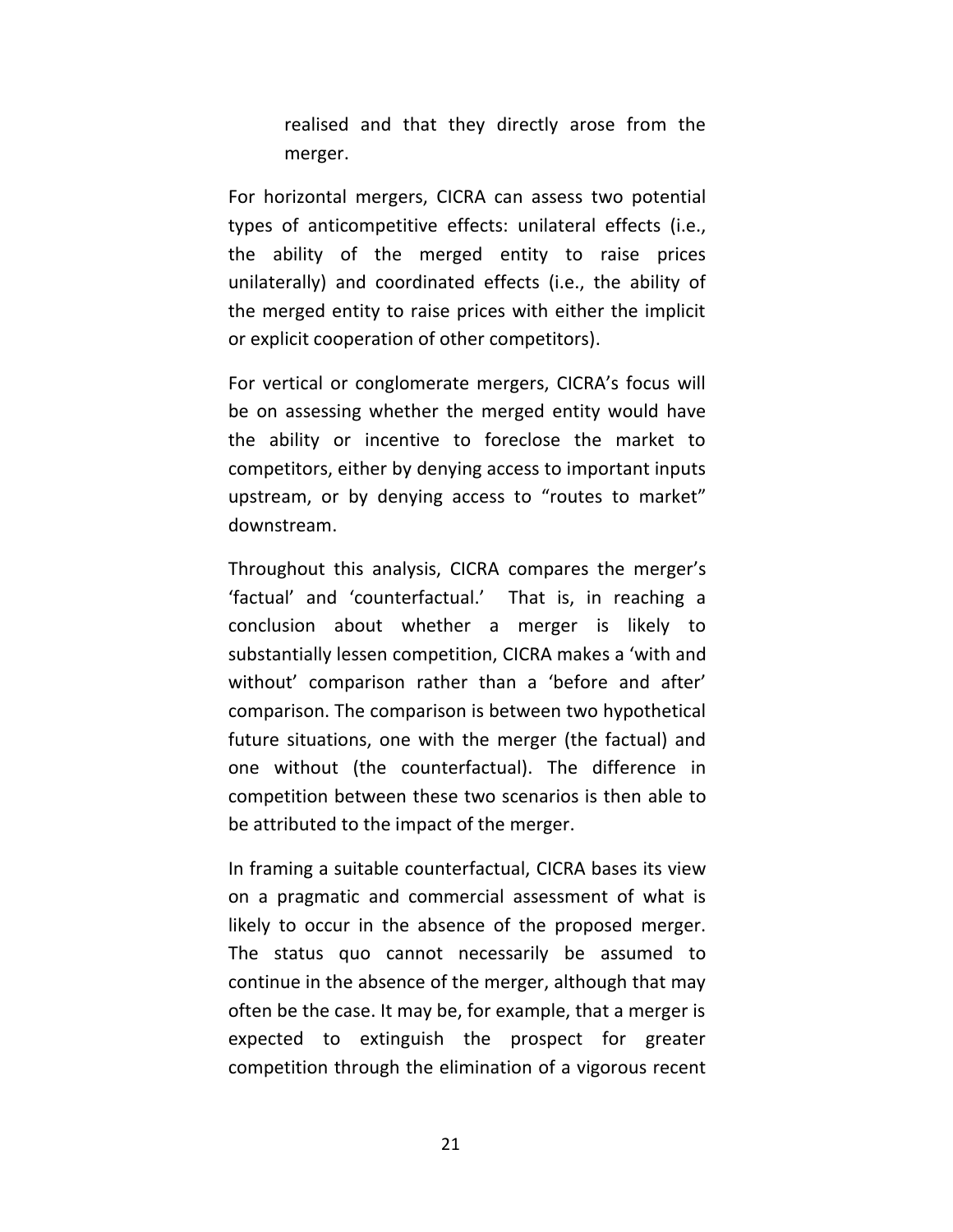entrant, or the merger may involve a business that would not otherwise continue in the market.

When assessing horizontal mergers $^{11}$  and non-horizontal (i.e. vertical and conglomerate) mergers $^{12}$ , CICRA will have regard to the guidelines produced by the European Commission. We may also consider the substantive merger guidelines applied by the Competition and Markets Authority in the UK, as well as those of other competition authorities.

If the merger raises material concerns following the above process of analysis, we will not grant approval, or will grant approval subject to conditions. If we are satisfied that the merger will not result in a substantial lessening of competition, subject to public interest considerations in respect of a merger notified under the Guernsey Ordinance, we will grant approval for the merger.

### **Public interest considerations**

Section 13(2)(b) of the Guernsey Ordinance provides that CICRA must not grant approval to mergers notified under the Guernsey Ordinance unless we are satisfied that the merger would not be to the prejudice of:

- i. consumers, or any class or description thereof;
- ii. the economic development and well-being of the Bailiwick of Guernsey; and
- iii. the public interest.

<sup>&</sup>lt;sup>11</sup> Guidelines on the assessment of horizontal mergers under the Council Regulation on the *control of concentrations between undertakings*, 2004/C31/03, 5 February 2004

<sup>12</sup> *Guidelines on the assessment of non-horizontal mergers under the Council Regulation on the control of concentrations between undertakings*, 2008/C265/07, 18 October 2004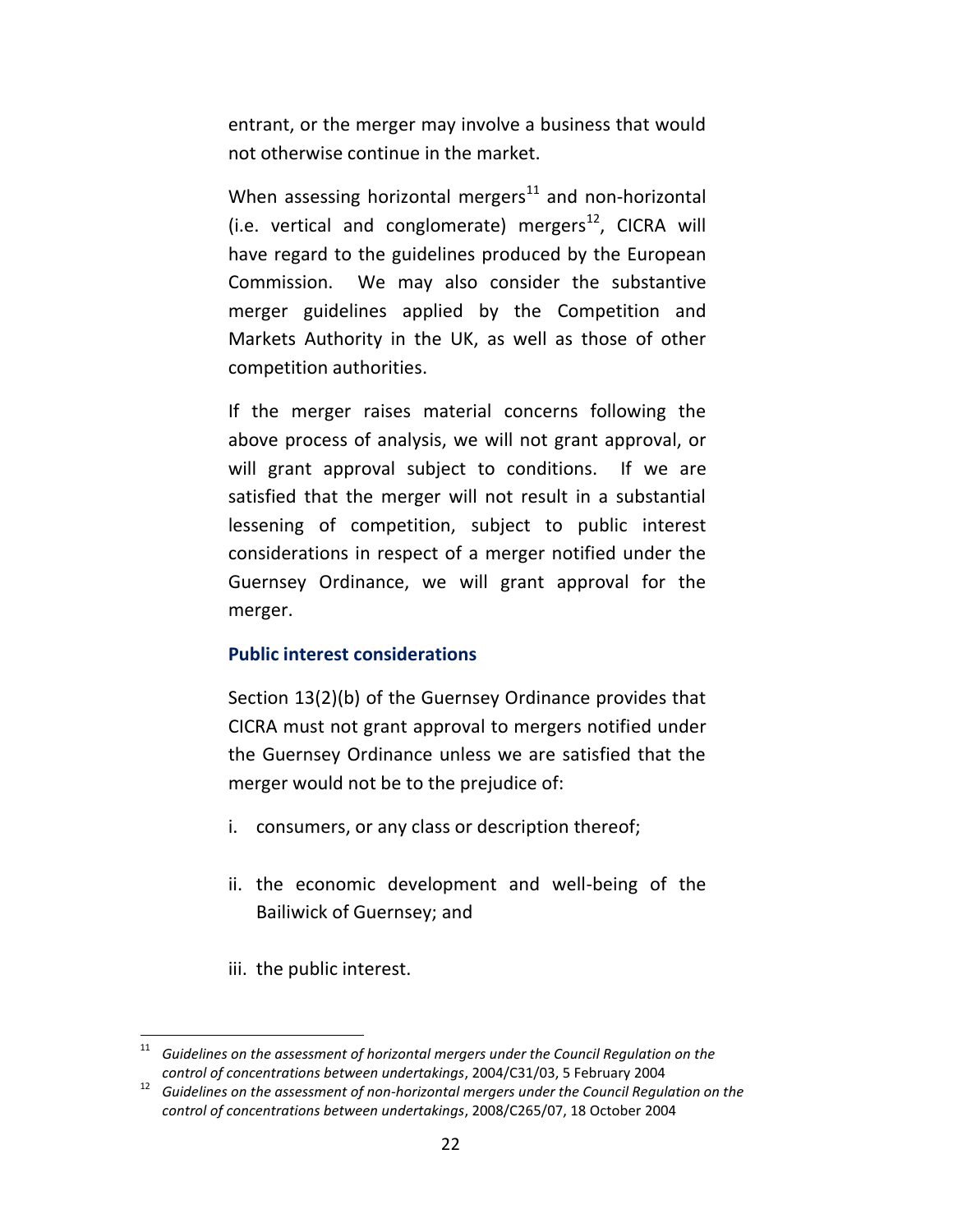The Guernsey Ordinance does not include any definitions with respect to the terms "economic development and well-being" and "public interest". In CICRA's view, a wide range of factors are potentially relevant to an assessment of these criteria.

In relation to an assessment of whether a merger would be to the prejudice of consumers (or any class of them), CICRA's starting point will be that preserving effective competition in a market should be sufficient to ensure that the interests of all classes of consumers are protected. However, there may be circumstances in which mergers may harm certain classes of consumers (e.g. residential consumers; business consumers; consumers based in a particular location). Where parties are claiming that a merger should be approved due to the efficiencies that will result, the need for CICRA to be satisfied that the merger will not prejudice the interests of consumers may lead to us requiring compelling evidence that the efficiency benefits will be passed on to consumers.

In relation to analysing the effect of a merger on the economic development and well-being of the Bailiwick of Guernsey, CICRA may have regard to the likely impact of the merger on economic activity in the Bailiwick.

When assessing whether a merger will prejudice the public interest, the non-exhaustive list of the factors that CICRA may consider includes:

- the impact of the merger on employment in Guernsey;
- the impact of the merger on the provision of essential services in Guernsey (including transport links).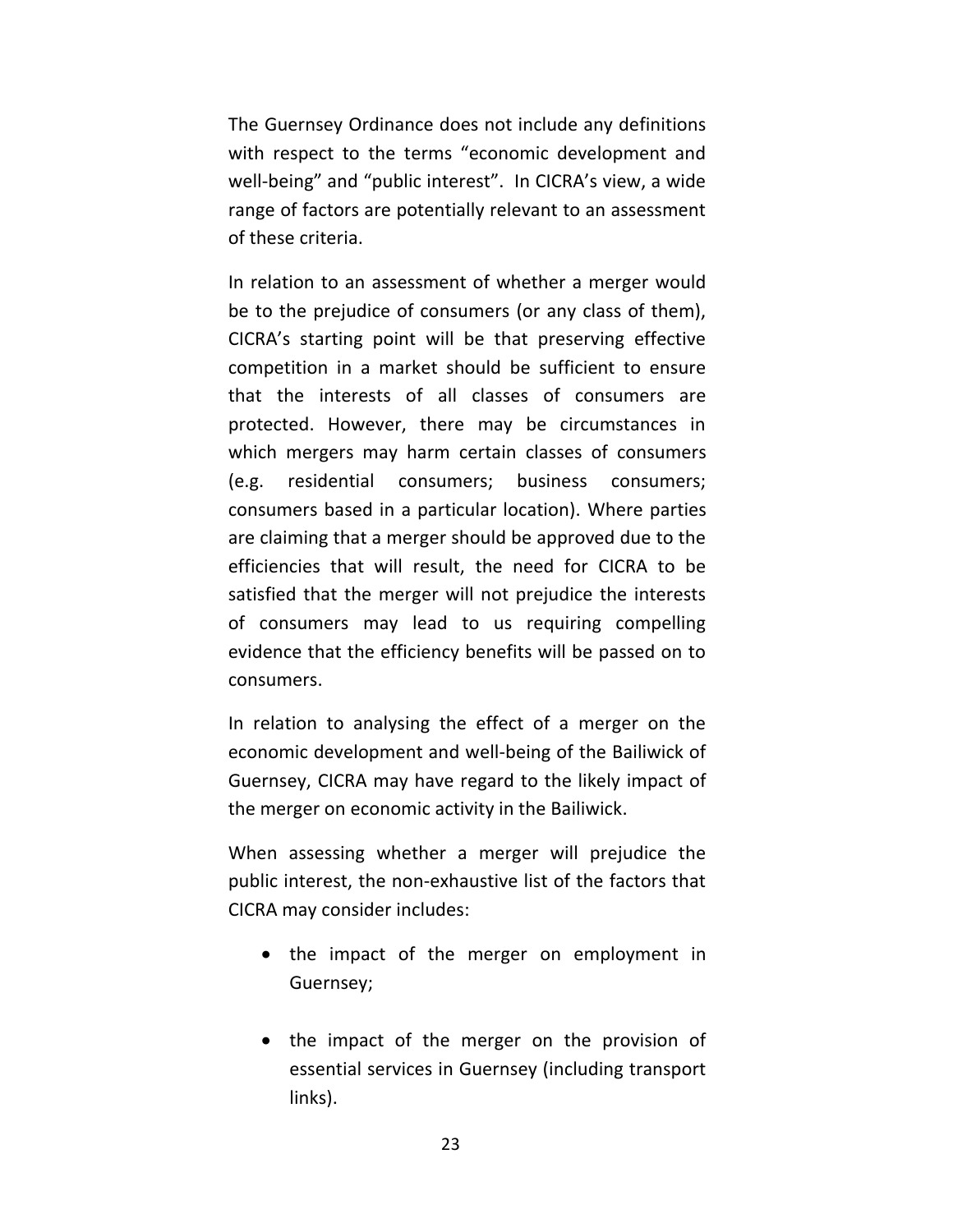In the Merger Application Form, parties are asked to provide evidence as to the impact of the merger on consumers, economic development and the public interest. CICRA will also accept evidence from third parties as to the likely effect of the merger on these matters.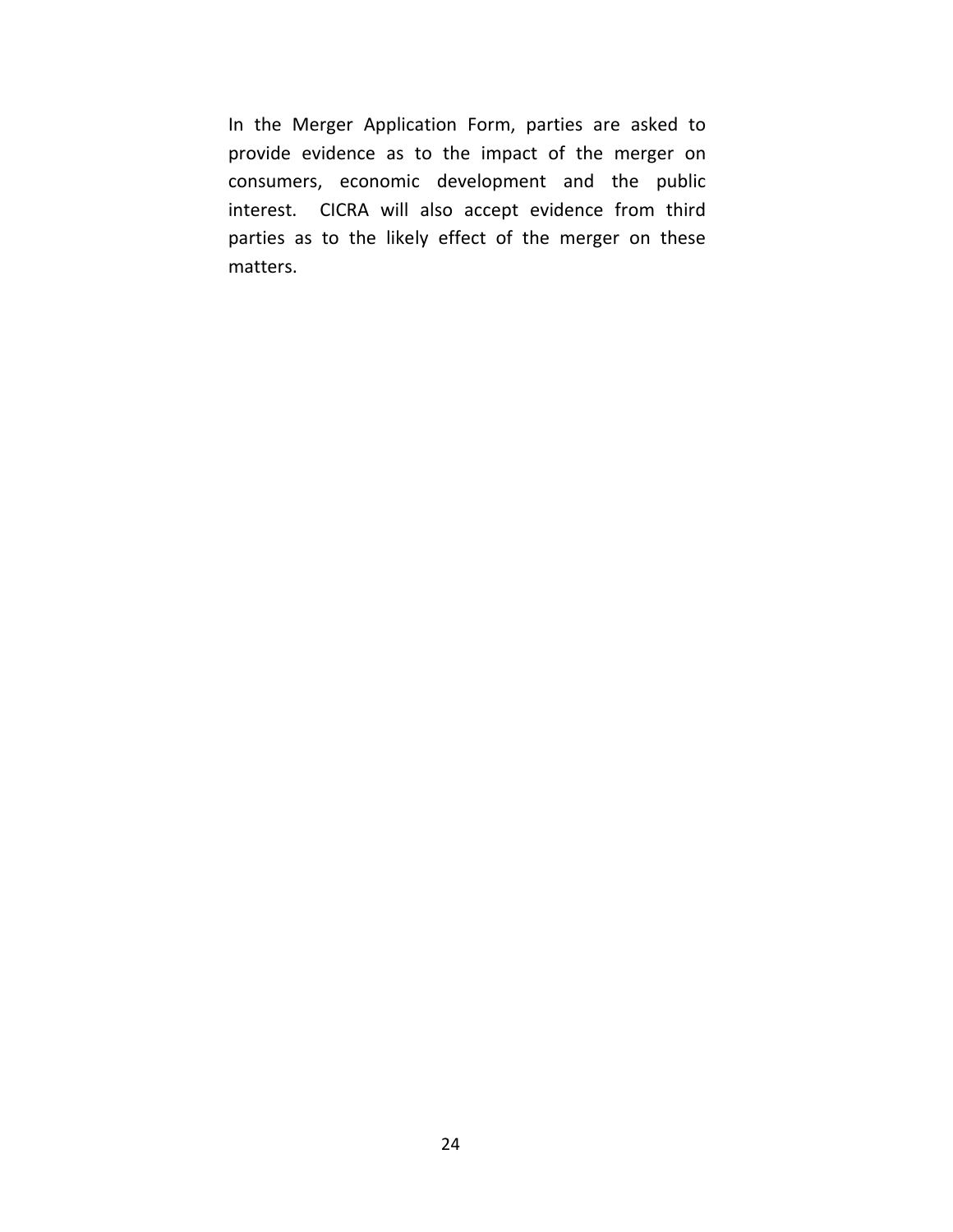## **6 Approving mergers on the basis of conditions**

Under Article 22(1) of the Jersey Law and Section 17(1) of the Guernsey Ordinance, CICRA may attach conditions to its approval of a merger. The attachment of conditions would be appropriate where CICRA is satisfied that, without conditions, the merger could not be approved, but, if one or more conditions were fulfilled, the merger would not substantially lessen competition, or, in Guernsey, would be to the prejudice of consumers, the economic development and well-being of the Bailiwick or the public interest.

Examples of situations where the attachment of conditions may be appropriate include the following:

- Where a horizontal merger involving two retail competitors would substantially lessen competition in only one area, or in a limited number of products. In the first case, a condition that the merger can proceed as long as retail outlets in particular geographical areas are excluded, or subsequently sold off, may allow the merger to proceed. In the second, again the exclusion or sale to a third party of a particular product range may allow the merger to proceed. For an example of this type of condition in practice, see JCRA *Decision M005/05 – Ferryspeed (CI) Limited and Channel Express (CI) Limited*.
- In a vertical merger that involves one company acquiring a critical source of supply for it and its competitors, a condition assuring continued supplies to competitors on reasonable commercial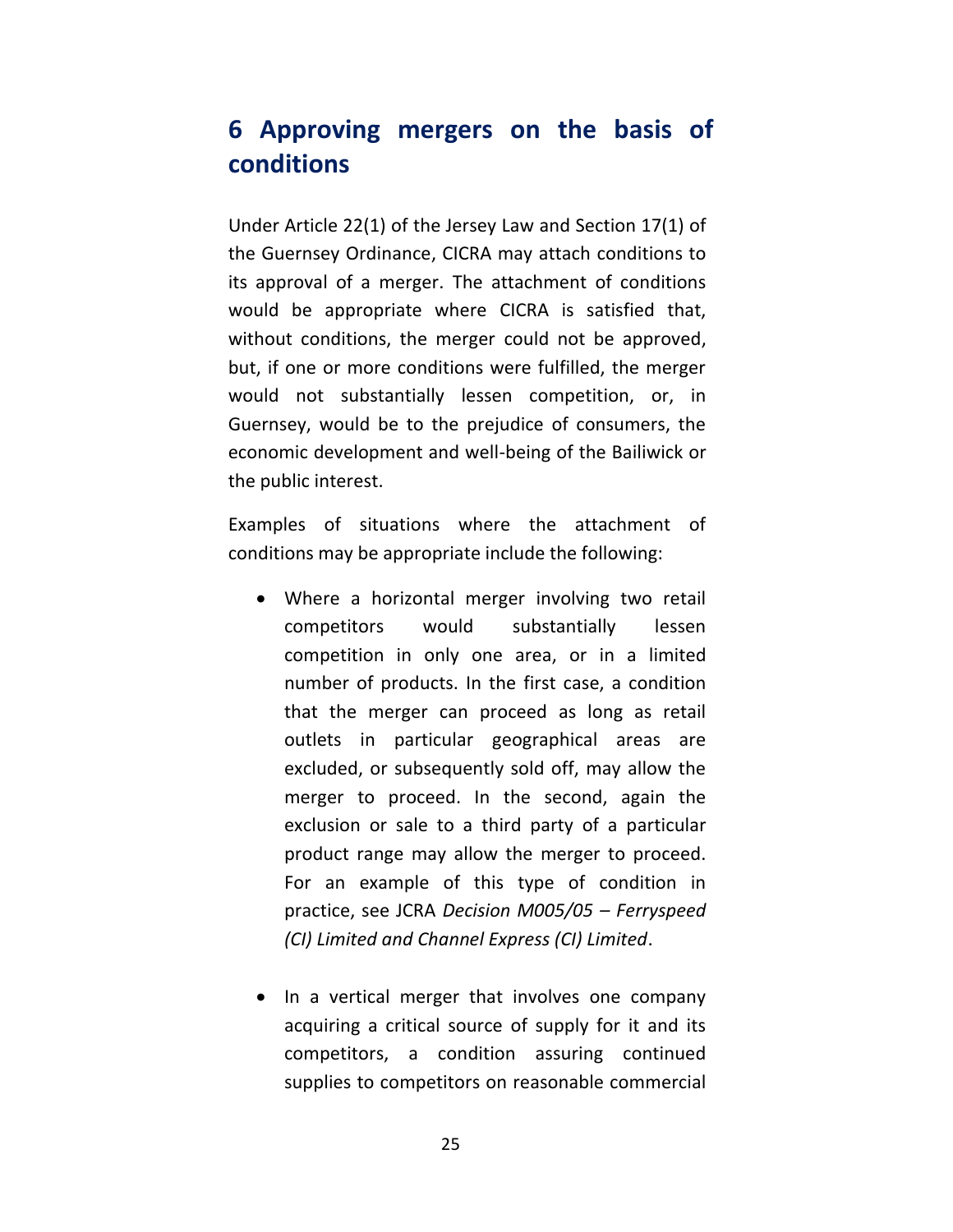terms may be appropriate. For an example of this type of condition in practice, see JCRA *Decision M171/08 – Jersey Royal (Potato Marketing) Limited and EC Le Feuvre Agricultural Machinery Limited*.

• In a conglomerate merger, where it may be appropriate in certain circumstances to require, as a condition of the approval, that the merged enterprise does not grant discounts for bundled products or services, at such a level that suppliers of individual components of the bundle cannot compete profitably.

For mergers that raise concerns, parties are encouraged to raise with CICRA at the earliest opportunity any conditions that may allow the merger to proceed without substantially lessening competition or operating against the public interest. The obligation will be on the notifying parties to propose conditions to CICRA. In a first detailed review, the parties may choose to offer conditions at any time in order to expedite approval. If the investigation proceeds to a second detailed review, then the parties should consider whether there are conditions that they consider would address the concerns highlighted by CICRA in its provisional findings.

If parties offer conditions, CICRA will engage in a process of 'market-testing', under which it will consult competitors, customers and/or suppliers of the merged entity, in order to assess the practicability of the remedies, and whether they adequately address CICRA's concerns.

Any conditions imposed by CICRA as part of a merger approval decision can be of a continuing nature. Those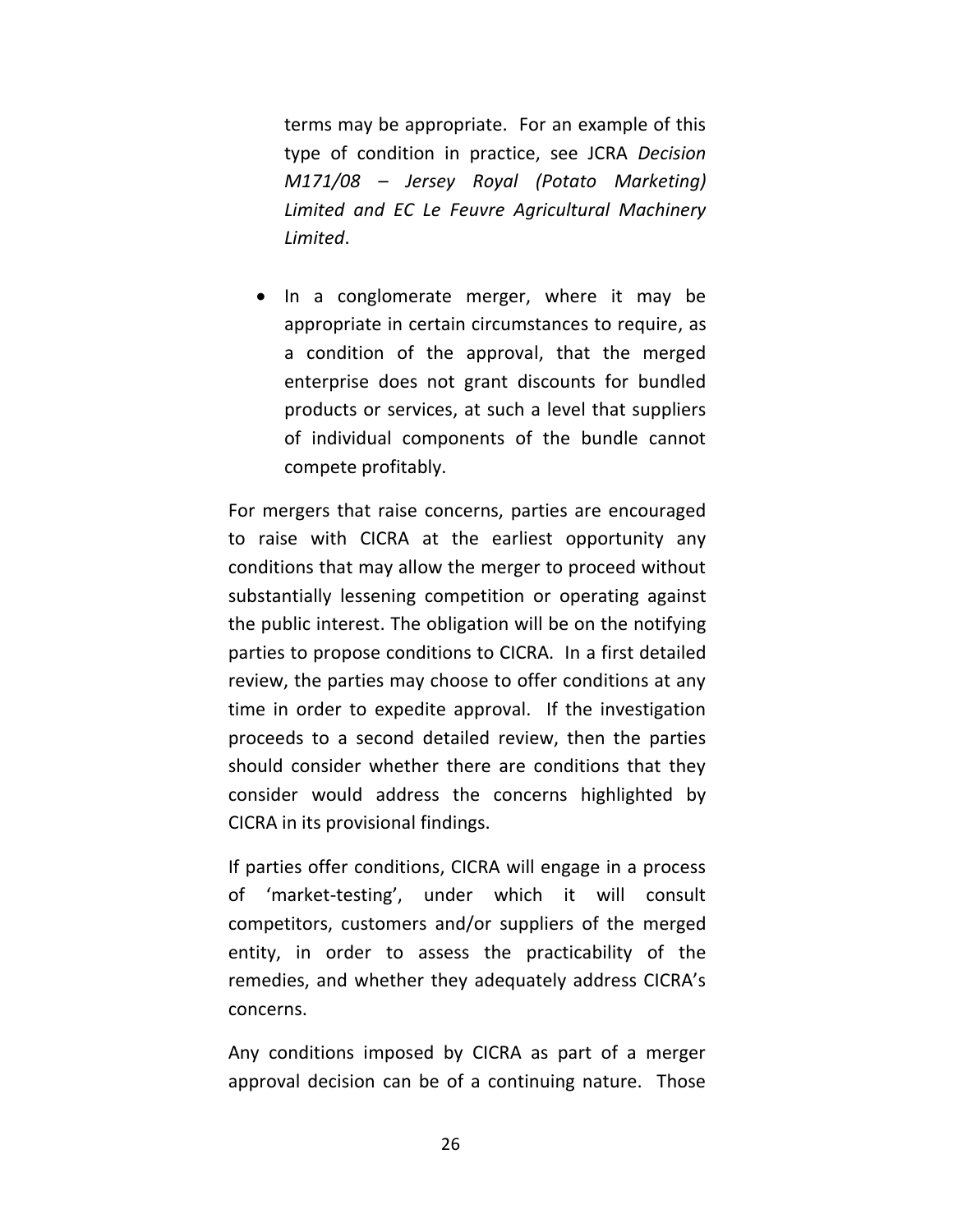conditions can bind a range of parties, including the parties to the merger, the merged entity, or directors or officers of those parties. In addition, CICRA can impose financial penalties in respect of any subsequent breach of those conditions.

When assessing proposals for conditions, CICRA will take account of guidance published by other competition authorities, including the European Commission $^{13}$  and the UK competition authorities $^{14}$ .

<sup>13</sup> *Commission notice on remedies acceptable under Council Regulation (EC) No 139/2004 and under Commission Regulation (EC) No 802/2004*, 2008/C267/01, 22 October 2008

<sup>14</sup> Competition Commission, *CC8 – Merger Remedies* (November 2008)